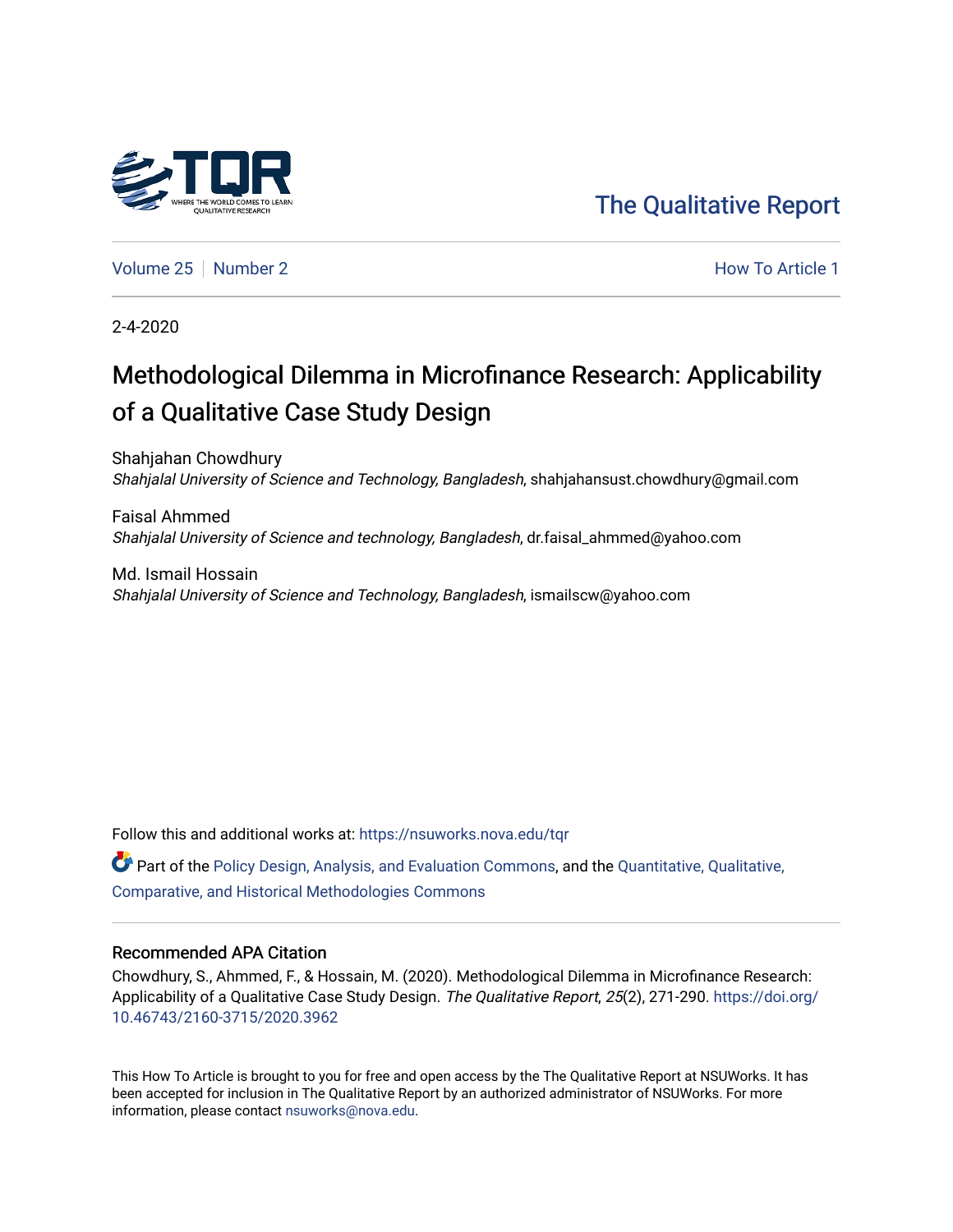# **Qualitative Research Graduate Certificate** Indulge in Culture Exclusively Online . 18 Credits **LEARN MORE**

# Methodological Dilemma in Microfinance Research: Applicability of a Qualitative Case Study Design

# Abstract

This paper sheds light on the methodological dilemma in microfinance research and examines the feasibility of conducting a qualitative case study. Microfinance research is dominated by quantitative impact studies. However, the issues of process and implementation are critical to make an impact. The paper argues that a qualitative case study method can be used as a supplement or an alternative to quantitative methodology, because it is context-specific and naturally enquires research problem. The indepth and in-detail inquiry make the findings more robust, and readers can understand the meaning holistically by reading stories and quotes. The case study can be used to prove microfinance impacts and to improve microfinance practices.

# Keywords

Qualitative, Case Study, Microfinance, Methodology

## Creative Commons License



This work is licensed under a [Creative Commons Attribution-Noncommercial-Share Alike 4.0 International](https://creativecommons.org/licenses/by-nc-sa/4.0/)  [License](https://creativecommons.org/licenses/by-nc-sa/4.0/).

## Acknowledgements

I am indebted to all the reviewers and the editors of the Qualitative Report for their valuable comments and suggestions in developing the manuscript. I am indebted to Mizanur Rahman, Associate Professor, Department of English, Shahjalal University of Science and Technology, Bangladesh for his valuable contribution in editing the manuscript.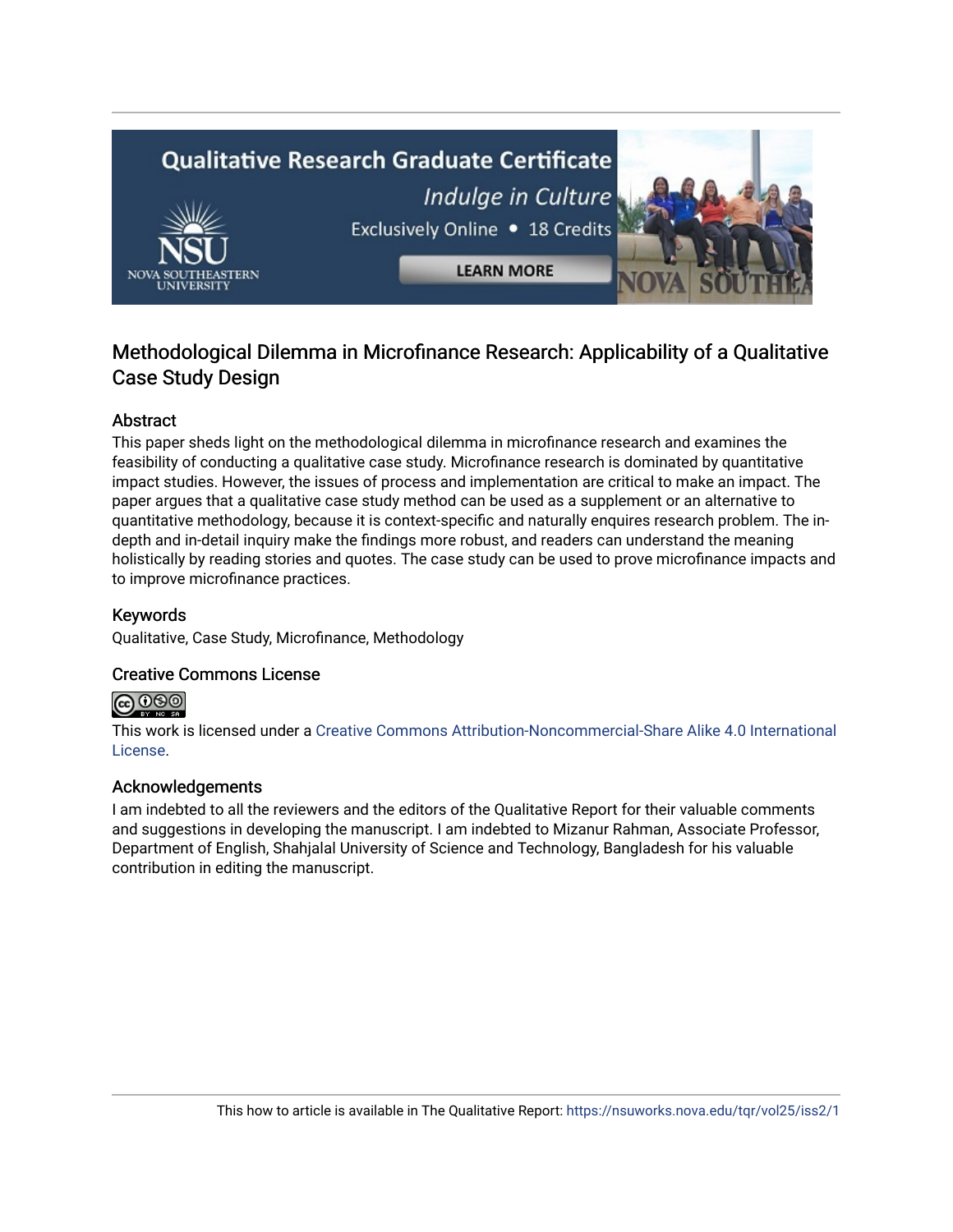

# **Methodological Dilemma in Microfinance Research: Applicability of a Qualitative Case Study Design**

Mohammad Shahjahan Chowdhury, Faisal Ahmmed, and Md. Ismail Hossain Shahjalal University of Science and Technology, Bangladesh

*This paper sheds light on the methodological dilemma in microfinance research and examines the feasibility of conducting a qualitative case study. Microfinance research is dominated by quantitative impact studies. However, the issues of process and implementation are critical to make an impact. The paper argues that a qualitative case study method can be used as a supplement or an alternative to quantitative methodology, because it is context-specific and naturally enquires research problem. The in-depth and in-detail inquiry make the findings more robust, and readers can understand the meaning holistically by reading stories and quotes. The case study can be used to prove microfinance impacts and to improve microfinance practices. Keywords: Qualitative, Case Study, Microfinance, Methodology*

## **Introduction**

The methodological debate over microfinance studies has led to contested findings. Earlier studies suggest quantitative methodological hegemony in microfinance research, and very few studies attempted to use any type of qualitative methodology. The quantitative studies, most of the cases, have used cross-sectional design and quasi-experimental designs, which produced three sets of results: significant impact, moderate or no impact, and mixed scenarios. However, the robustness of any research design depends on the problem under study and drawing of conclusions through in-depth study. This paper argues that both the intended beneficiary school and the intermediary school of thought analyze microfinance impact from a partial view. The intended beneficiary school assesses microfinance welfare impact on beneficiary, while the intermediary school assesses microfinance impact from market orientation of outreach and sustainability. Table 1 shows the content of both schools. The impacts are not produced in a vacuum, and the analysis needs to include a holistic approach, including historical-socio-cultural-political-religious context, implementation process, and staffs-client relationships, all of which were derelict in quantitative papers. The structural forces (such as kinship, class, gender, norms, and roles) may affect microfinance effectiveness as an anti-poverty intervention. This paper, therefore, examines the feasibility and significance of applying qualitative case study design in microfinance research from a constructivist paradigm.

| Schools of      | Focus          | Level                 | <i>Assumptions</i> | <b>Measurements</b>      |  |  |  |  |
|-----------------|----------------|-----------------------|--------------------|--------------------------|--|--|--|--|
| thought         |                |                       |                    |                          |  |  |  |  |
| <i>Intended</i> | Assess impact  | down of the impact    | Who benefits       | <i>Impact on income,</i> |  |  |  |  |
| beneficiary     | on intended    | chain                 | and how            | consumptions, assets.    |  |  |  |  |
|                 | beneficiary    |                       |                    |                          |  |  |  |  |
| Intermediary    | Sustainability | Upper of impact       | Perfect            | Repayment and            |  |  |  |  |
|                 | and outreach   | chain; MFIs and       | competition        | profitability            |  |  |  |  |
|                 | of MFIs        | <i>its operations</i> | in the market      |                          |  |  |  |  |

**Table 1. Schools of Thought in Microfinance Research** 

Note. Compiled from Hulme (2000)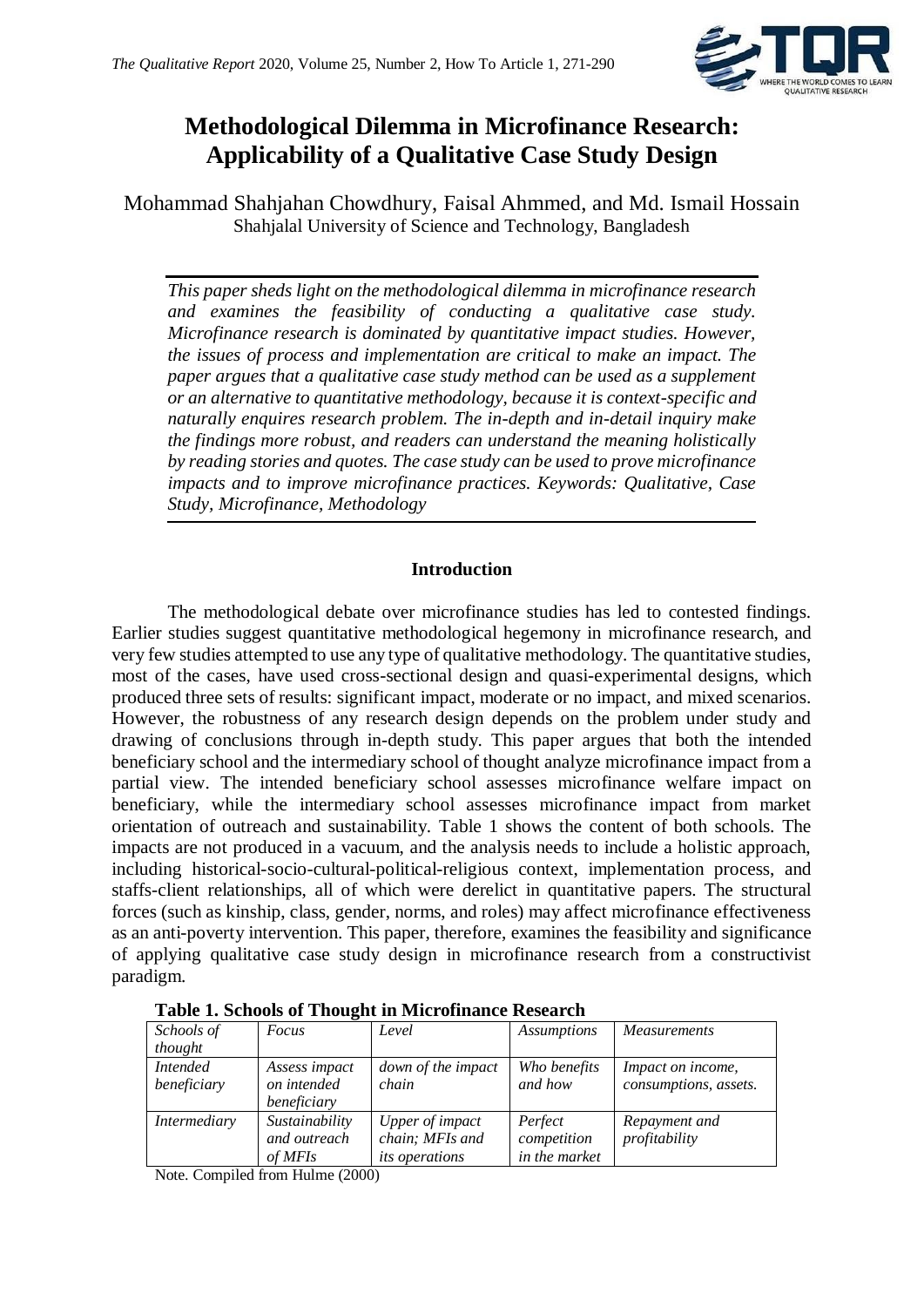The paper is structured as follows: the conceptual debate over microfinance and poverty; debates on microfinance findings; methodological debate on applying quantitative design in microfinance research; the applicability of qualitative case study design.

#### **Conceptual Debates on Poverty and Microfinance**

In this section, the poverty and microfinance dimensions are discussed to reflect the critical reasons for qualitative study in this field. Microfinance means tiny loans, which are provided to poor individuals to develop or expand entrepreneurships as a way to escape from poverty (Bateman, 2010). Nobel Laureate Muhammad Younus, the pioneer of microcredit, expresses the confusion over the term microcredit/microfinance suggesting a list of ten types of credit under the broad coverage of microcredit, ranging from traditional informal microcredit to any type of other non-collateralized microcredit. However, he distinguished all other forms of microcredit from his Grameen credit, which provides credit to the doorstep of the poor without collateral for income-generating activities, creating social and human capital. It works based on a group, trust among the group members, obligatory and voluntary saving by the group members. The installment system is weekly or bi-weekly. Grameen Bank evaluates socio-economic improvement through ten indicators which include both economic and noneconomic elements (Grameen Bank, 2019).

Moreover, microfinance (noneconomic elements included) is another term used in conjunction with microcredit. The measurement of poverty is highly resource-oriented, where the existence of non-resource elements cannot be denied. Therefore, microcredit intervention research needs to encompass both economic and non-economic measurements. A qualitative account may provide interpretive evidence, whether microfinance is pro-poor or not, whether it can reach to the poor or not.

There is a debate over how poverty should be measured as it has been seen from different perspectives. A range of approaches has been developed to measure poverty that includes, but not limited to, economic indicators, asset index, happiness measure, and subjective measure. Poverty has also been measured with absolute and relative terms. There is a difficulty when comparing the nature of poverty among countries through absolute and relative poverty as differences exist in terms of the necessities between developing and developed countries. A measurement is important to compare poverty among countries irrespective of time and place (Sen, 2000a). The World Bank measures poverty based on incomes or consumption levels which are required to meet basic needs and maintain a minimum level of living, widely known as "poverty line" (calculates using purchasing power parity). The poverty line is used as a benchmark to measure poverty across nations. The World Bank uses a reference line of \$1.90 per day to consider whether an individual is extreme poor or not and to compare poverty worldwide (World Bank, 2019). Moreover, the World Bank (2018) also uses a multidimensional poverty measurement to include variations in poverty in different countries' conditions. The dimensions are pronounced deprivation in well-being, low incomes, and inability to acquire the basic goods and services required for living with selfesteem, low levels of health and education, poor access to clean water and sanitation, inadequate physical security, lack of (political) voice, and insufficient capacity and opportunity to better one's life. European Union (EU; 2019) also gave definitions in terms of both absolute and relative measures with multiple disadvantages. United Nations (1995) poverty dimensions include "lack of income and productive resources to ensure sustainable livelihoods, hunger and malnutrition, poor health, limited or lack of access to education and other basic services, increased morbidity and mortality from illness, homelessness and inadequate housing, unsafe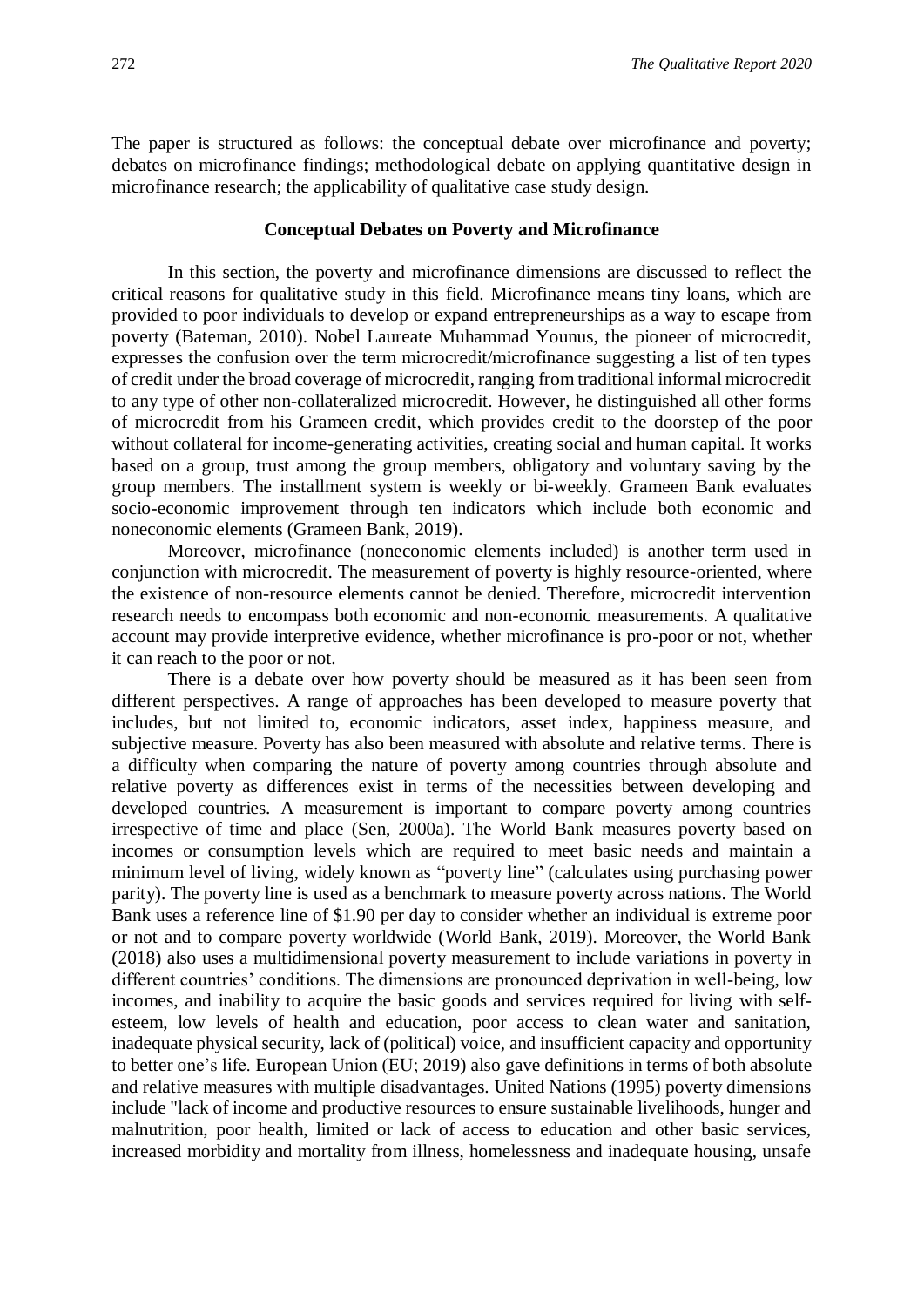environments, and social discrimination and exclusion. Poverty includes deprivation in decision-making and in civil, social, and cultural life."

Resource-based approaches measure poverty with resource ownership. Utilitarian approaches define poverty through individual happiness. The subjective approach measures poverty using peoples' perception of being poor or not. Different indexes were also developed to measure poverty (examples, HPI, MPI). Most of the quantitative studies examined the causal link between microfinance and poverty reduction, but both variables have economic and noneconomic elements, which imply that only quantification cannot provide a precise causal link. In this connection, Peter Townsend defines poverty as, "the lack of the resources necessary to permit participation in the activities, customs and diets commonly approved by society" (Townsend, 1979, p. 88). This implies that different types of resources, including earnings are to be considered to determine whether an individual is poor or not. Amartya Sen has developed a capability approach to measure poverty comprehensively to include effective functioning of being and doing. Sen draws the limitations of any one perspective of seeing/interpreting poverty. For example, a resource approach is limited by individual variation, as the need for a resource is not equal for an able and a disabled person. The utilitarian approach to poverty is also not sufficient to measure poverty as one may be happy and satisfied with his poor living conditions and may have adapted to such conditions. Sen's capability approach encompasses a holistic view of individual freedoms that every human being should possess to not to be considered poor. These capabilities are invariant right across societies and time. Sen defines "poverty is an absolute notion in the space of capabilities but very often it will take a relative form in the space of commodities or characteristics" (Sen, 1983, p. 161). Poverty is thus the consequence of insufficient entitlements defined as a comprehensive package of rights, including health, education, and freedom without these individuals cannot live a valued life and realize human potential. Sen stressed out that poverty is more than low income; instead, it is a deprivation of basic capabilities. The deprivation in elementary capabilities is evident from infant mortality, malnutrition, persistence morbidity, illiteracy, and other failure. Unemployment may have an impact on individual freedoms and may contribute to the social exclusion of some groups (Sen, 1995). His idea is further developed by some other scholars like Bonvinand Dif-Pradalier (2010), Burchardt and Vizard (2011), Nussbaum (1995, 2000, 2003), and Robeyns (2003).

This discussion suggests that poverty can be accurately measured through a comprehensive framework. Many studies also suggest that poverty cannot only be measured in economic terms, it includes complex social problems (Lister, 2004; Ravallion, 1996; Sen, 2000b; Wagle, 2002). Human Development Report (UNDP, 2010) developed the Multidimensional Poverty Index (MPI) which was developed from an earlier version of the Human Poverty Index. Having three dimensions with ten indicators, MPI includes both multiple deprivation and intensity of deprivation to measure extreme poverty. These dimensions fall under three broad categories: health, education, and living standard. MPI has, nevertheless, several limitations: first, it emphasizes on input (example, cooking fuel) or output (example, year of schooling), rather than capabilities; second, it is less sensitive to minor inaccuracies in estimating deprivations; third, it does not measure inequality among poor and intra-households inequality; and Finally, the measure uses several years data (2006 to 2016- 17), which cannot be used for cross-country comparison (UNDP, 2019).

Researchers like O'Connor (2001), Hulme and Shepherd (2003), and Harriss (2009) conceptualize poverty from structural and relational perspectives. Poverty is seen as what has been measured and available for analysis (Harriss, 2009). Professionals tend to define poverty as deprivation in various ways ignoring what poor people really think about their situation. It can be measured ethnographically or applying a case study in terms of qualitative social and psychological aspects of wellbeing. The conventional poverty measures limitation is a trend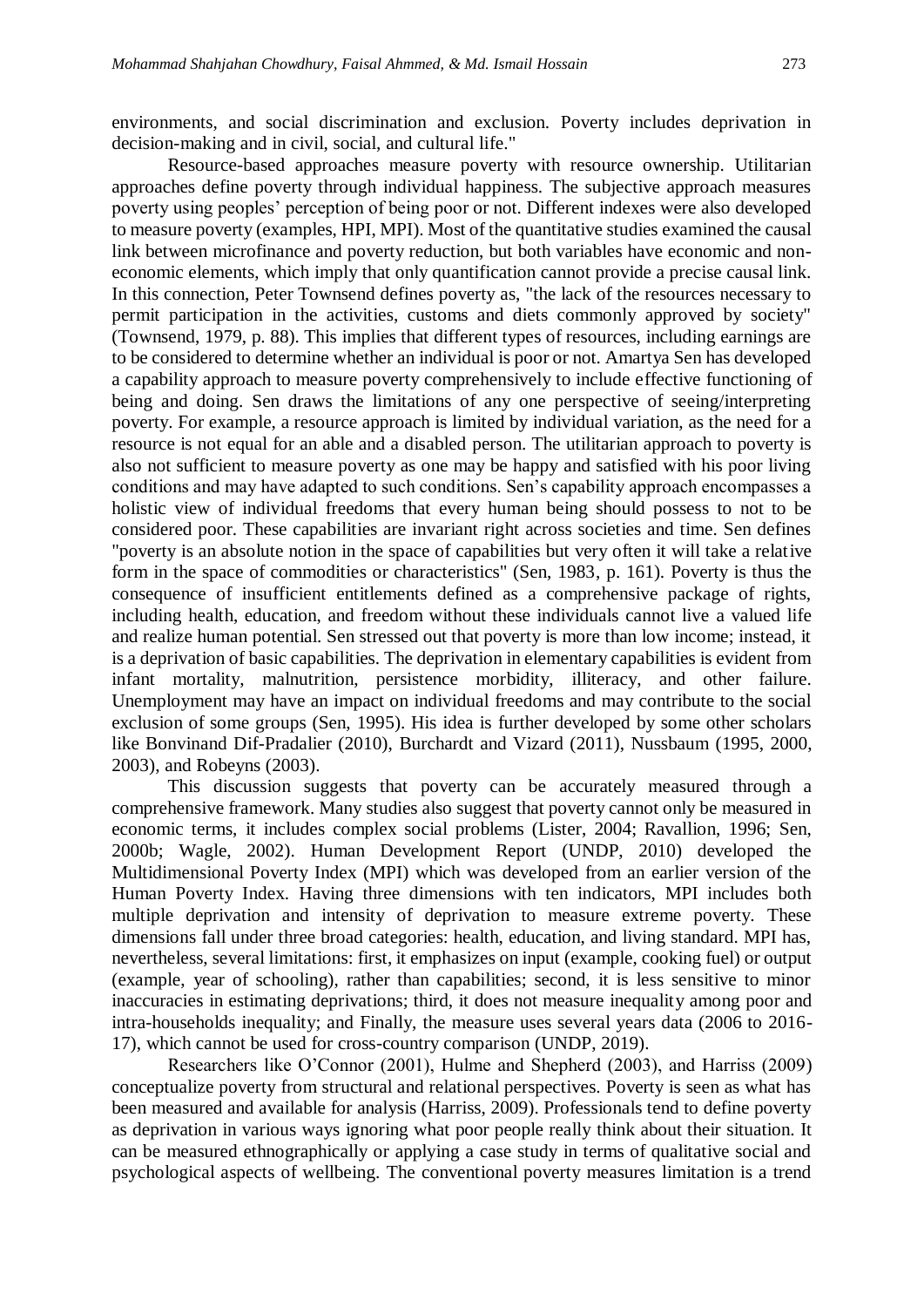toward measuring such elements (income, expenditure) which are readily available for analysis. As Chambers noted,

the poverty line—which is what so much research has been about defining—is not concerned with wealth or material possessions, nor with aspects of deprivation relating to access to water, shelter, health services, education, or transport, nor with debt, dependence, isolation, migration, vulnerability, powerlessness, physical weakness or disability, high mortality, or short life expectancy; nor with social disadvantage, status, or self-respect. (Chambers, 1988, p. 3)

Chamber stressed that the conventional poverty measure poses a lesser threat for the elite to measure and counteract deprivation. He identified multiple aspects of poverty under three categories: survival (income and consumption), security (assets and security) and self-respect (freedom and self-respect). Chamber's idea has brought changes to the World Bank's study of poverty as multidimensional with ten dimensions of powerlessness and ill-being and resulting in a publication "Voice of the Poor" (Harriss, 2009). Harriss (2009) pointed out that the World Bank's shift of the research paradigm restrained itself into the previous measure of earlier literature in which cause-effect mixed-up and characteristics of households/individuals are associated with poverty. The World Bank and Chamber's poverty study failed to demonstrate the structures and relationships which are responsible for poverty. Chambers showed that as a construct poverty is seen by different actors in different ways, and he recognized that the construction is a political act and serves elites' interest. The conventional measure of poverty line (moved in and out of poverty) is a faulty system that ignores the context (Green, 2006; Green & Hulme 2005). The World Bank still uses headcount index of poverty and poverty line based on National Households Income Expenditure Survey. As Green and Hulme stated, "Poverty is then treated as a kind of social aberration rather than as an aspect of the ways in which the modern state and a market society function" (2005, p. 207). Christopher Barrett, Michael Carter and their colleagues developed assets-based approach to poverty measurement that incorporates durable assets to produce income. They consider this approach is better than flow measure, which is prone to error (Barrett, Carter, & Little, 2006). Although this measure identified structural determinants of poverty, it failed to recognize underlying structural positions relying on survey data. Harriss explained the limitations of conventional poverty measure by demonstrating the examples of India and Vietnam. The pro-poor growth of Vietnam economy has been regarded as a success of economic liberalization (Harriss, 2009; Klump & Bonschab, 2004). Households Living Standard Survey seems credible, which show that Vietnam poverty fell by one-third from 2002 to 2004. Although the Vietnam study based on survey data were widely accepted, the survey used different sample design and sample sizes to compare between different periods. Pincus and Sender (2006) demonstrated how the survey underestimated the total number of very poor people as it failed to represent unregistered migrants who are in a great number in Vietnam with rapid urbanization. In Vietnam, the *ho khau*system of registration of households has been designed to control migration to cities, which makes it difficult for people to migrate legally. Migrants were left out in the survey because the sampling included only official lists of registered households, which is often outdated (Pincus & Sender, 2006). However, it is evident from the survey that a vast number of poorest are living in the geographical areas that conventional poverty analysis has categorized as non-poor. Harriss (2009) stressed that it maybe the intention of the World Bank and the government to portray "a particular picture of poverty reduction in the Vietnam." Referring to the "Great Indian Poverty Debate," Deaton and Kozel (2005) revealed how counting the poor as a scientific inquiry becomes a matter of political tricks. In 1991, after the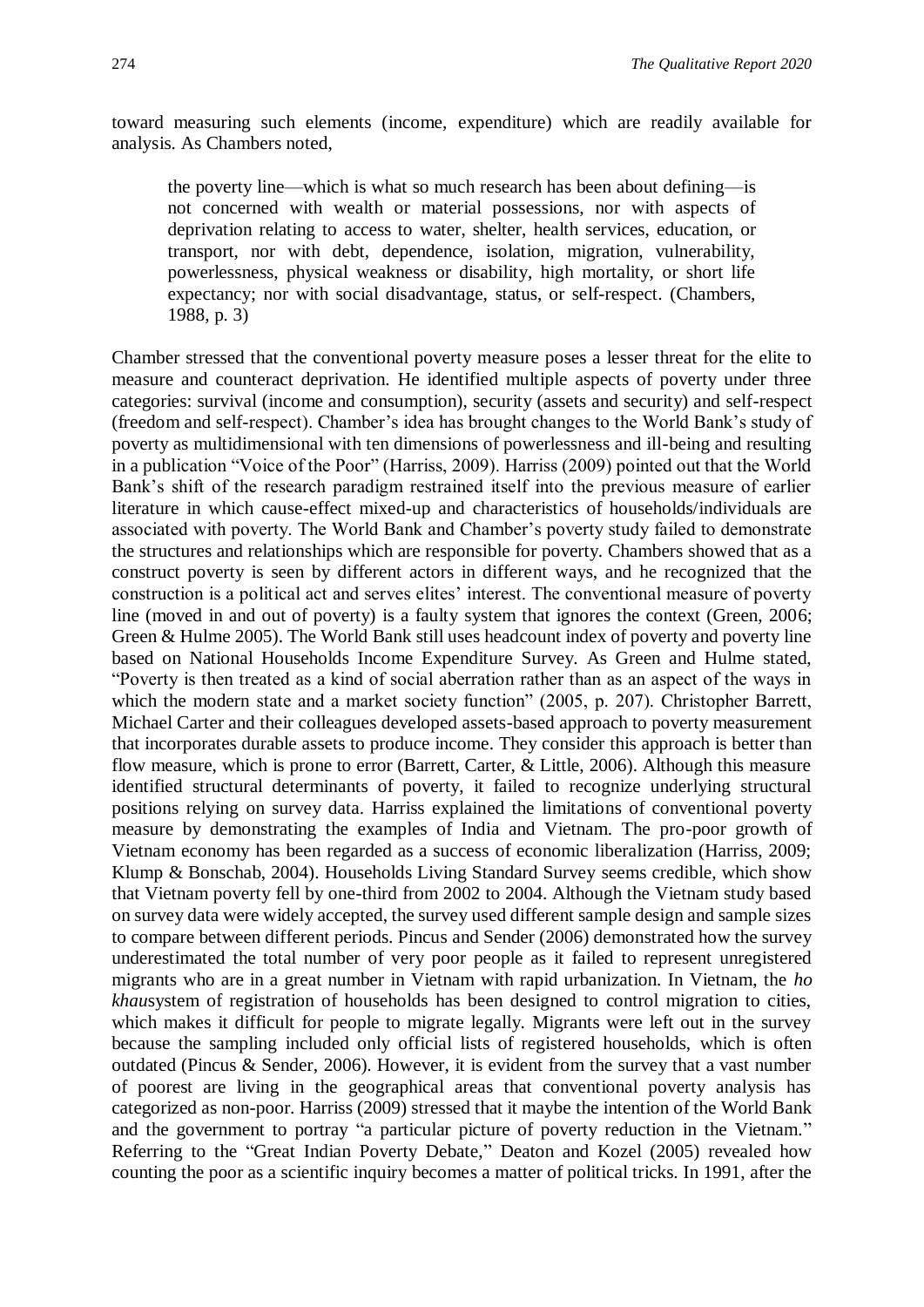economic liberalization in India, critics argued that Indian growth is a "jobless growth" as it has created casual labor instead of formal sector job, resulting in increase of vulnerability and dependency. The casual laborers are at risk of being dismissed at any time. This vulnerability and the loss of job in formal sectors resulted in women and children job involvement. Consequently, male joblessness increases dependency on women. The dependency is also associated with low dignity and self-respect, which have harmful socio-economic consequences (Breman, 2001; Harriss, 2009). Moreover, there exists a gap between data of the National Sample Survey Organization and the National Accounting in terms of measuring consumption categories (Harriss, 2009). Scholars suggest that the conceptualization of poverty need to be contextualized and the complexities of the social world need to be understood instead of searching for universal productive theories (Bardhan, 1989; Flyvbjerg, 2001; Harriss, 2009; Kenny & Williams, 2001; O'Connor, 2001). International poverty research is dominated by the belief that scientific knowledge is the key to resolve poverty (Harriss, 2009). Poverty research has been viewed as scientific, policy relevant, and ideology free. All the monies and efforts are invested in defining poverty anything but an individual condition keeping aside the political economy and the culture of capitalism. Poor is merely defined through individual characteristics and refers to the welfare status of poor, not defined by everyday experience and action. The researcher, politicians, policymakers and think-tanks see poverty either as individual failure or failure of the welfare, instead of an economy where middle, working-class, and officially poor face losing opportunity (O'Connor, 2001). Harriss (2009) argued that international poverty researches have not explained how and why poor fail or welfare system fails from the perspectives and context of political economy and the state, and/or process of capital accumulation in capitalism, or identify how resources and power are distributed. Instead, conventional poverty analysis adheres to a conservative discourse of not investigating the underlying dynamics of poverty. This perspective is not a threat for the elites who are getting benefit from existing structures and relationships that give rise to poverty. In poverty construct, the language of capitalism has been changed to private business or entrepreneurship ignoring the analysis of class and power. The poverty problem has been depoliticized by reducing it into individual characteristics. James Ferguson (1990) thus suggested five steps to reconstruct poverty knowledge.

- 1. Shifting from explanation of individual deprivation to explanation of inequalities in the distribution of power, wealth, and opportunity.
- 2. Recognizing that studying poverty is not to be equated with "studying the poor."
- 3. Getting away from the research industry model.
- 4. Challenging the privilege attached to hypothesis-testing models of enquiry.
- 5. Recognizing that the ideas of value-free social science and of finding scientific "cures" for social problems are chimeras. (Harriss, 2009, p. 218)

Harriss (2009) pointed out that current international research could not give an answer to the questions of impact on well-being or ill-being of liberalized economic reforms. In practice, it provides very little information about the causes of poverty. His suggestion is to redirect research in the analysis of social processes, structures, and relationships which are responsible for creation and re-creation of poverty and embedded within the dynamics of capitalism (Harriss& White, 2006). As Hulme and Shepherd (2003) argue, it is critical to gain insight from people themselves about the relations of knowledge and power responsible for the rise of poverty, and to identify structural determinants of poverty to show how households shift in and out of poverty. As Green and Hulme identified chronic poor are "those in the society who have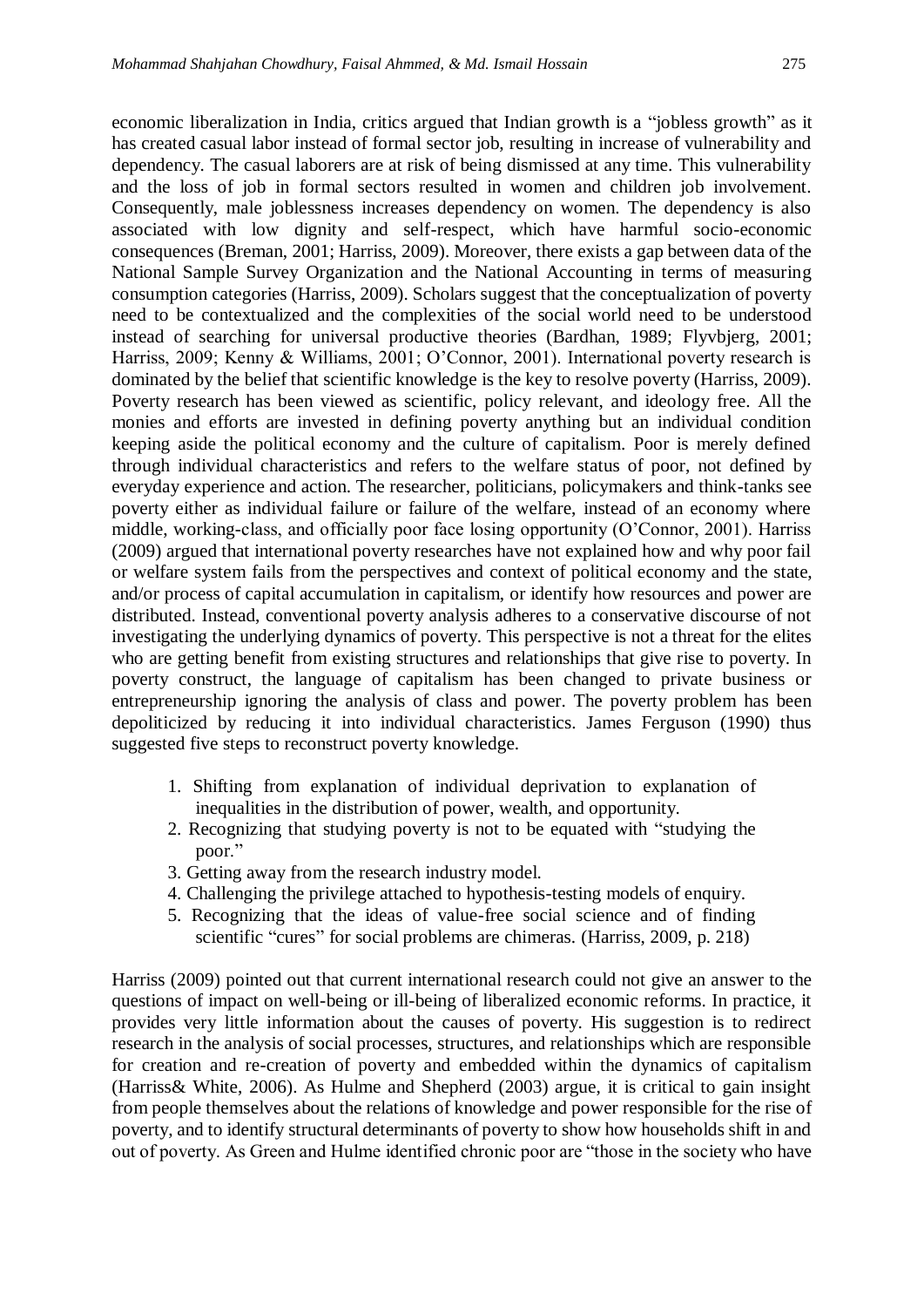minimal or no prospects for economic and social mobility and are structurally constrained by the social relations which produce poverty effects" (2005, p. 9).

#### **Debates on Microfinance Findings**

Studies reveal that the findings are contested, and microfinance claims in development do not withstand close scrutiny (Braverman & Guasch, 1989; Hoff & Stiglitz, 1990; Khandker, 1998; World Bank, 1993). There is a debate among development practitioners and academics over the impacts of microfinance. Rajbanshi, Huang, & Wydick (2015) states that practitioners overwhelmingly report microfinance impact on income, wellbeing, and growth in enterprises, whereas academic studies suggest a mixed scenario of microfinance impact. Some studies demonstrated that microfinance have significant impacts on households' income, consumption, women empowerment and poverty reduction (Augsburg, Haas, Harmgart, &Meghir, 2015; Chemin, 2008; Fenton, Paavola, & Tallontire, 2017; Hashemi, Schuler, & Riley, 1996; Khandker, 1999, 2000, 2005; Mazumder & Lu, 2015; McKernan, 2002; Pitt, Khandker, & Cartwright, 2003; Swain, 2009; Weber & Ahmad, 2014; Wydick, 1999). Other studies suggest that microfinance outcomes are not clear (Banerjee, Karlan, & Zinman, 2015). For example, Rajbanshi et al. (2015) and Crépon, Devoto, Duflo, & Parienté, (2014) studies found mixed impact in two countries (Morocco and Nepal) by applying different methodologies. Both studies demonstrated that microfinance intervention is associated significantly with microenterprise growth and the size of livestock herds; however, the association with consumption is insignificant.

Many studies reported that microfinance impact on poverty is modest or even no impact (Angelucci, Karlan, & Zinman, 2012; Attanasio, Augsburg, Haas, Fitzsimons, & Harmgart, 2015; Coleman, 1999; Desai & Tarozzi, 2008; Hsu, 2014; Karlan & Zinman, 2011; Morduch, 1998; Roodman & Morduch, 2014; Roy & Biswas, 2014). For example, Morduch's (1998) study on the Grameen Bank in Bangladesh did not find strong differences between control villages and treatment villages regarding consumption and sending children to school. Microcredit reduced only vulnerability, not poverty. The impact also differs by the program participant's gender (Pitt, 2014; Pitt & Khandker, 1998; Pitt, Khandker, & Cartwright, 2003). Pitt and Khandker (1998) found that microcredit changes the behavior of women. Consumption and expenditure increase more for women than men. In contrast, Roodman and Morduch (2014) study found no difference in impact regarding gender. The above discussion implies that the study of microfinance requires a heuristic design to understand the dynamism of the phenomena. The whole process needs to include institutional aspects and intermediary factors as well as intended beneficiary aspects in a given context. This process will lead to both proving impact and improving performance. In other words, what is the impact on individuals, households and community? What produces the impacts other than the intervention? (Figure 1).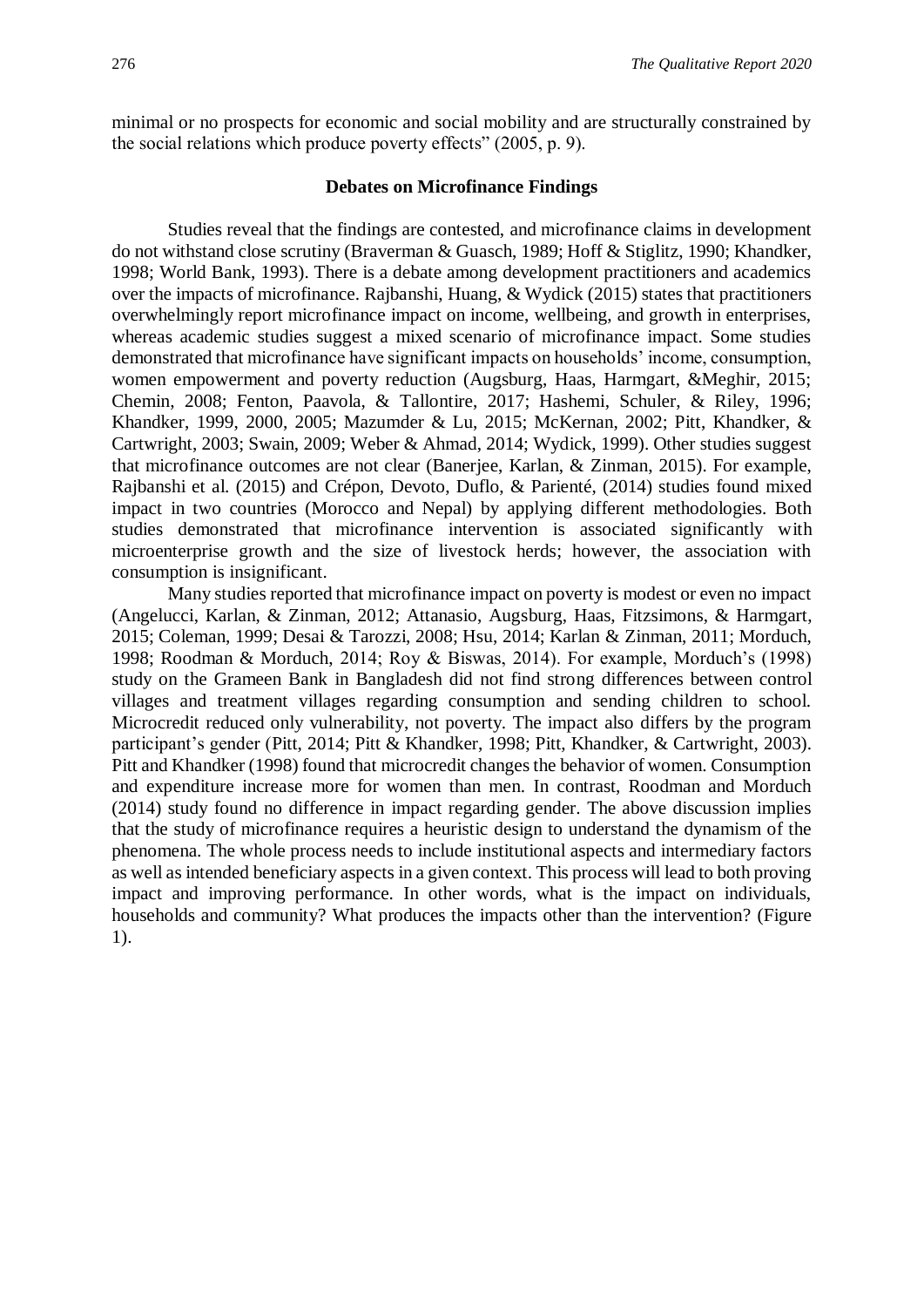

Figure 1. A holistic approach.

#### **Methodological Debate on Applying Quantitative Design in Microfinance Research**

There has been much debate over the use of methodologies and econometrics assumptions in microcredit research. Most of the evaluation studies are biased because of the limitation to find an appropriate control group. Consequently, it is difficult to deduce a causal link (Brau & Woller, 2004; Karlan, 2001; Tarozzi, Desai, & Johnson, 2015). The problems include fungibility, endogeneity, and analysis only from demand-side, not from the supplyside. Fungibility is the difficulty to separate households' other funds from microcredit. This problem arises when multiple sources of credit are accessible to households (Khandker, 1998).Endogeneity arises from uncontrolled and unobserved cofounding variables (examples, endogeneity of program placement, unobserved individual and households' characteristics). Likewise, when treatment and control groups are selected, the attributes of groups may affect the impact of microcredit. Moreover, in group lending self-selection by groups also have an impact as groups will choose members who they think have repayment ability. Selection bias also arises from the decision to participate or not to participate in a program. In Thailand, a study by Coleman (1999) stressed that most microfinance studies suffer from bias because of endogeneity, which involves decision in program participation. Moreover, bias may arise because of unobserved individual, household, and area characteristics. The experimental studies did not cautiously consider bias concerning self-selection and endogenous program placement; as a result, the findings overestimated the impact significantly. Hulme identified the following sources of selection bias:

(i) location selection; (ii) difference in "invisible" attributes between the treatment group and control group; (iii) Hawthorne effect of intervention on treatment group; (iv) contamination of control groups by treatment groups; and (v) fungibility of micro credit with other sources of fund of households. (Hulme, 2000, p. 84-85)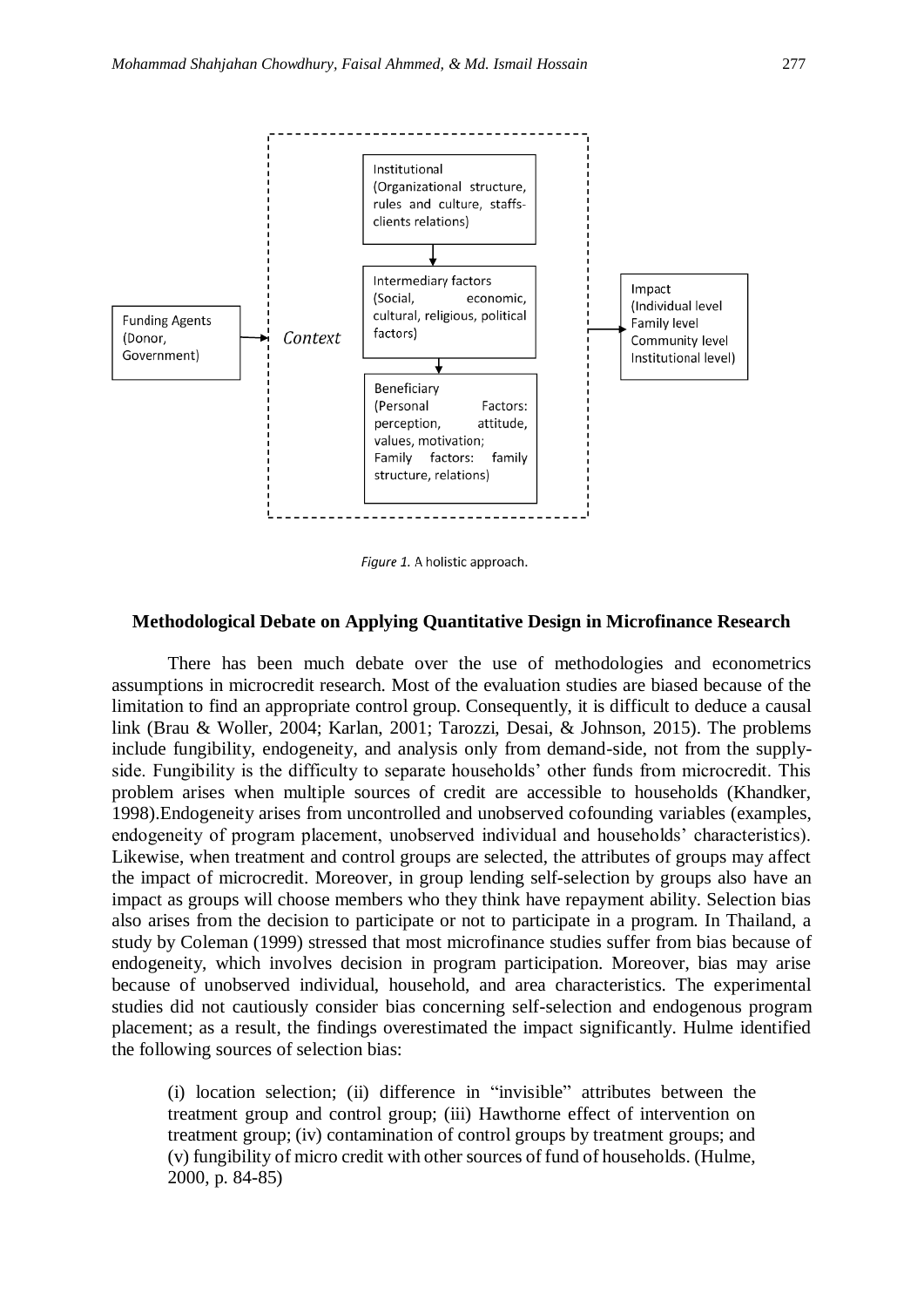Assessing the program placement has an impact on outcome as there is evidence that Microfinance Institutions (MFIs) tend to open their branches in easily accessible areas with developed infrastructure (Khandker, Khalily, & Khan, 1995). However, if the control group can be carefully selected, then selection bias can be overcome. Impact of Micro Enterprise Service (AIMS) study tried to overcome selection bias and fungibility problem through a crosssectional study using households' economic portfolio. Quasi-experimental research design is also used to overcome selection bias using treatment and control groups. Khandker (1998) recommends that the fungibility problem could be resolved through close monitoring. Case studies and anthropological studies were suggested as other solutions in combination with mixed studies (Hulme, 2000). A quasi-experimental study by Mazumder and Lu (2015) tries to overcome the endogeneity problem through maintaining a distance between treatment and control groups villages (Hulme, 2000).

However, the most debated issue is the cross-sectional study vs. the experimental study. In cross-sectional design, the comparison between participants and non-participants in a specific area is done to examine outreach regarding a specific measure of interest. Lønborg and Rasmussen (2014) criticized cross-sectional data as the total effects of pre-program welfare and program effects are both reflected in the welfare measure applied for program participants. As a result, if the program works, it is difficult to differentiate the condition of participants' welfare between pre-program and post-program. Another aspect is the timing of the data collection researchers commonly applied in a cross-sectional data to compare between participants and non-participants at a single point after the program is running for a while. The problem with cross-sectional design that encompasses participation in a program may be linked to the welfare levels of the participants. Thus, the comparison between participants and nonparticipants at some point after the start of the program can create confusion between program effects with preprogram differences. The results of cross-sectional analysis after implementation of the program may show participants are richer than nonparticipants even if they have identical profiles at the program initiation time (This approach was used by Mohammed, Norris, Evans Alayne, & Timothy, 1999; Navajas, Schreiner, Meyer, Gonzalez-Vega, & Rodriguez-Meza, 2000; Zeller, Sharma, Henry, & Lapenu, 2006). For example, in a study Puhazendhi and Badataya (2002) compared and measure impact through difference in percentages of the means of members' variables before and after Self Help Groups' (SHGs) memberships. Swain (2009) asserts that this kind of analysis does not examine any changes in either observable characteristics or broader economic changes with a control group. Tankha (2002) also stated that as the correction for selection bias is inappropriate in their study, the findings are neither conclusive nor convincing (Swain, 2009). Lønborg and Rasmussen (2014) used panel data to overcome this problem and collected data in two stages. First, they collected data on poverty status from participants before joining in Village Saving and Loan Association (VSLA), and second, recollected the data after two years of participation in VSLA to generate unbiased results. Similarly, Mazumder and Lu (2015) study design includes treatment and control group in combination with two-period data collections.

In microfinance research, experimental design is chosen to examine treatment effect, to diminish the variations in irrelevant variables and foci are on a predetermined set of measures. Evaluation experiment involves well-controlled setting and precise and standardized measured and calculated manipulation of program effects. Crépon, Devoto, Duflo, and Parienté (2011) conducted an experimental study to examine microfinance impacts in a region, which was not under microfinance service previously. Rajbanshi et al. (2015) encouraged by Crépon et al. (2011) study explained the reasons for overestimation of impacts by the development practitioner in "before and after" observations using a theoretical framework. They also demonstrated the underlying reasons of underestimation of average treatment effect in some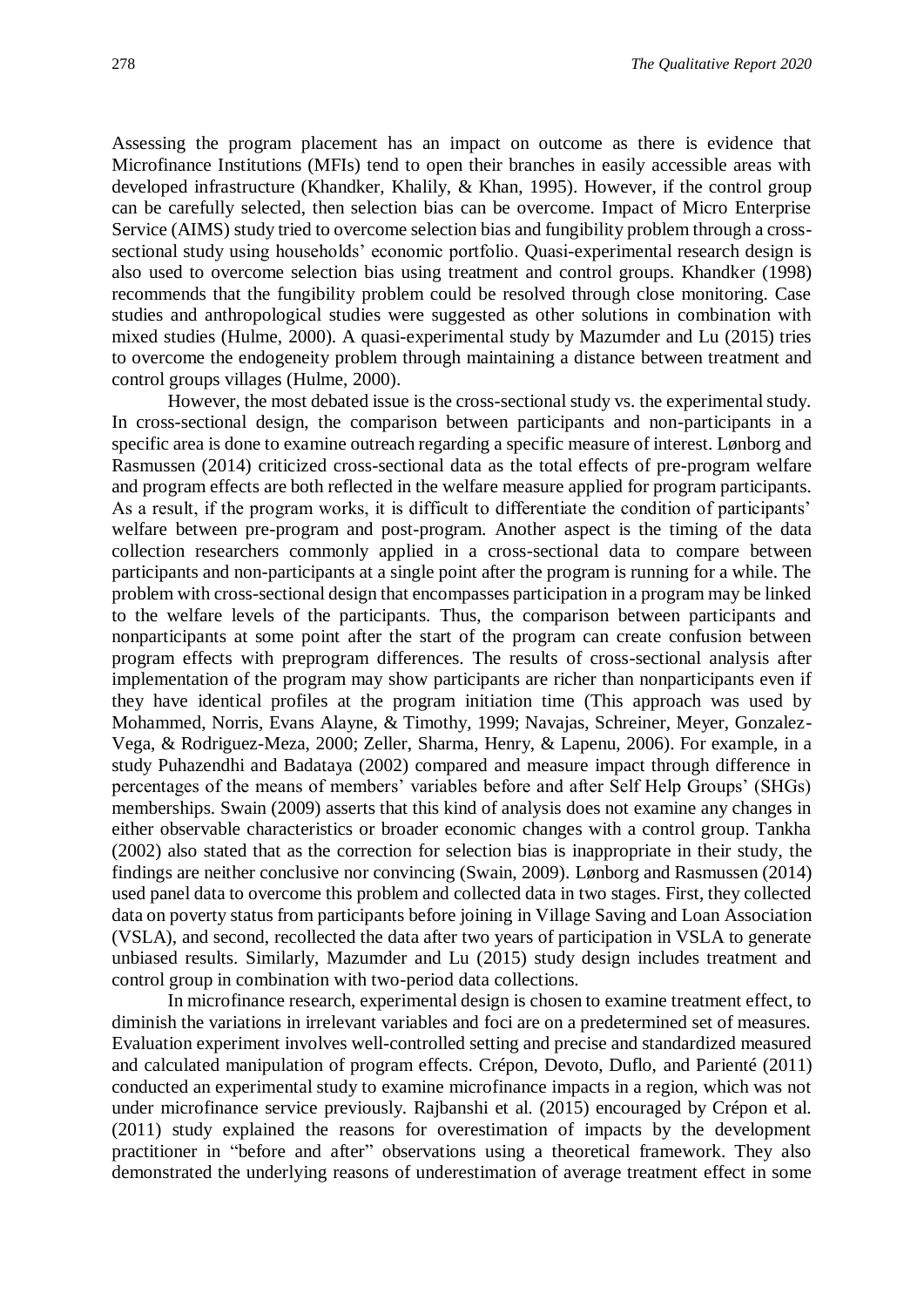randomized trial by conducting a cross-sectional survey of 703 households in Nepal. They found that around 75 percent microfinance impact observed by practitioners is a delusion motivated by correlated unobservable factors. Nevertheless, they found that the rest of this "apparent impact" that exists is nontrivial. Their findings suggest that studies by practitioners reported impact exceedingly, whereas the majority of the recent experimental and quasiexperimental studies demonstrated the impacts lower than those reported by the practitioners.

Another problem with quasi-experimental design includes "any randomly selected control sites may adopt important components of the intervention of interest before the end of the field experiment and no longer qualify as no-treatment sites" (Yin, 2009). Besides, the studies which use future beneficiary as control group may undermine the assessment as the intended beneficiary may answer to questions as the way researcher want to hear. For example, the beneficiaries may report low income both before and after period. Moreover, it is not easy to know households' income or assets accumulation in a short interview by asking questions like, what is the amount of your income/consumption/expenditure? etc. The experience suggests that during a face-to-face interview, people try to hide the real information. Therefore, time is needed to build a rapport with research participants, which is not suitable for a quantitative study.

Standardized instrument or questionnaire/test may affect program operations by being overly intrusive in experimental design that may cause in gaining an artificial result. Standardized tests can bias evaluation result by creating a conspicuous and controlled environment where encouragement and value are given to creativity, freedom of expression, and spontaneity. The problem of "reactive measurement effect" was illustrated by Webb, Cambell, Schwartz, and Sechrest (1966). They identified that subjects' knowledge and awareness may distort and confound the study findings. In contrast, daily activities observation and informal interview less hamper program natural operation and reduce distorting reaction to evaluation (Patton, 1987). Consequently, naturalistic inquiry unfolds and understands naturally dynamics of program process and impacts. The failure to find statistically significant differences do not mean that differences do not exist; the differences, in fact, maybe qualitative rather than quantitative. The above discussions imply that the quantitative methodologies have created debates and controversies over findings of microfinance study; therefore, the need to break the old routine and use an alternative methodology to generate new insights about microfinance program. As Hulme (2000) noted, in many cases the conclusion of qualitative works has more validity over survey-based impact studies that pretense as science, but data are not collected with scientific rigor. However, he criticized the previous case studies for ad hoc nature of the investigation.

## **The Applicability of Qualitative Case Study Methodology**

#### **Methodological Choice and Case Study**

The research problem and its conditions determine methodological choice (Flyvbjerg, 2006). Yin (2009) has pointed out three circumstances to be considered in choosing a particular research design:

- (a) the kind of inquiry the researcher seeks to examine;
- (b) whether the investigator has the opportunity to control actual behavior of subjects or events; and
- (c) whether the focus is on recent or historical events.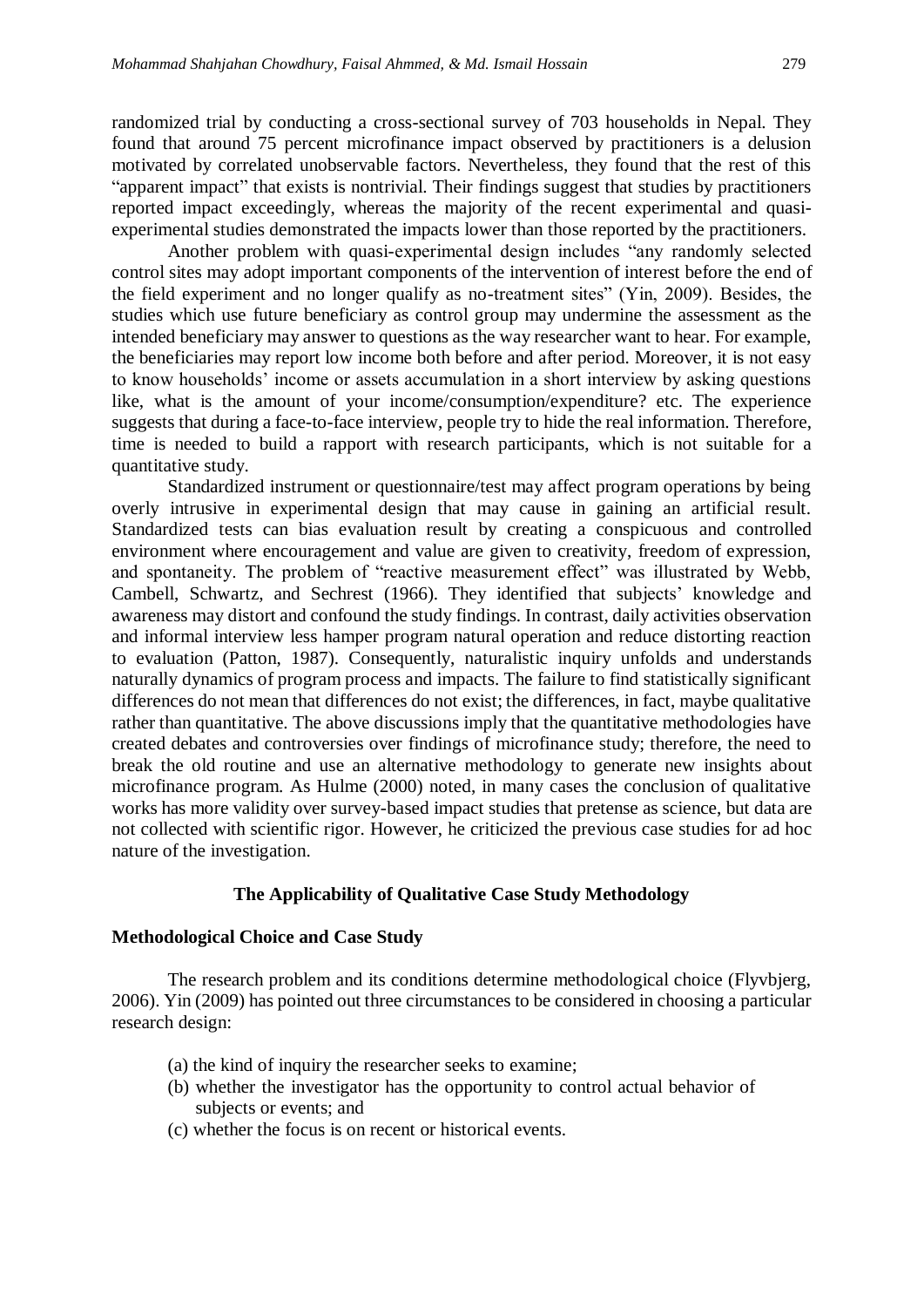Quantitative research investigates causal relationships explained by theories or models. It does not examine the reasons for peoples' responses and the context of responses. Although peoples' perception, attitude, and behavior govern their responses including causality (Creswell, 2007). In contrast, in qualitative research, it is possible to go further than snapshots of "what?" or "how many?" to illustrate the scenario of what has been going on in the field. In this case, where the researcher wants to know the answer of why and how questions about microfinance programs, the case study method maybe a good option. Ethnographic fieldwork by Goodman (2017) in Uttarkhand, India tried to find answers to questions of why microfinance borrowers use programs differently than expected by the planner and funders. The findings demonstrated that local practices associated with norms and values shape perceptions and influence how microfinance is operated in different places. The study further revealed that though beneficiaries see microfinance programs' success, the projects' senior staff and donors are unaware of the changes of a project in the field. The information is useful to know the unexpected results of a microfinance program. Why some people do not find interest in microfinance.

The research suggests that it is critical to ensure flexibility in program implementation to adapt the project in relevant to local lives and values, because differences in perceptions may exist between beneficiaries and projects' planners. A case study by Dasgupta and Beard (2007) examined the extent of elite capture in the board of Urban Poverty Project (UPP) in seven subdistricts in Indonesia. The findings revealed that elites do not control and capture projects benefits; instead they deliver these to the poor with relation to community capacity. However, in the areas where power distribution is asymmetric, the allocation of resource to poor may be constrained. The study is limited in terms of diversity of local context, a limited number of cases, pre-selected sites with strong capacities for collective action and rich in social capital. Therefore, more investigations are needed to examine whether the parallel effect of elite control could be found with localities with fewer capabilities.

Another single case study (Fenton, Paavola, &Tallontire, 2017), combining quantitative and qualitative data on Satkhira district of Bangladesh, examined context-specific nature of vulnerability and adaptation. The findings supported that microfinance helps clients coping with environmental and climate vulnerability. Survey design, which is limited by the number of variables, is not helpful to find an answer to such exploratory questions. In contrast, variables of interest that are not predetermined can be studied through a case study (Patton, 1987). In a case study, data from multiple sources are collected as a way of data triangulation. Additionally, there is scope for developing research questions or propositions to guide data collection and analysis (Yin, 2009). Many methodologists prefer case study in evaluation research to inquire causality of intervention in real life which is difficult to examine through a survey or an experimental study. The case study makes possible to explain program implementation with program effects.

The case study is also suitable in a situation where the outcomes of an intervention are not clear or precise. (Cronbach et al., 1980; Patton, 2002; Yin, 2009). A few studies of microfinance research linked implementation process with outcomes, which reflex the need for case study design. Furthermore, in microfinance research, the researcher has less opportunity to manipulate or control events and participants' behavior; experimental design/quasiexperimental design is less suitable in such condition. As the study of microfinance is contemporary rather than historical events, a case study can be a good alternative. A program can be improved by detail case studies, a sampling of dropout, failure or success and clients with a different background. In addition, a qualitative case study is open to unanticipated impacts, variations, and important idiosyncrasies of program experiences. The clients' needs are different regarding credit amount, repayment frequency, saving and training. The program effects may be different on different participants that are individualization of program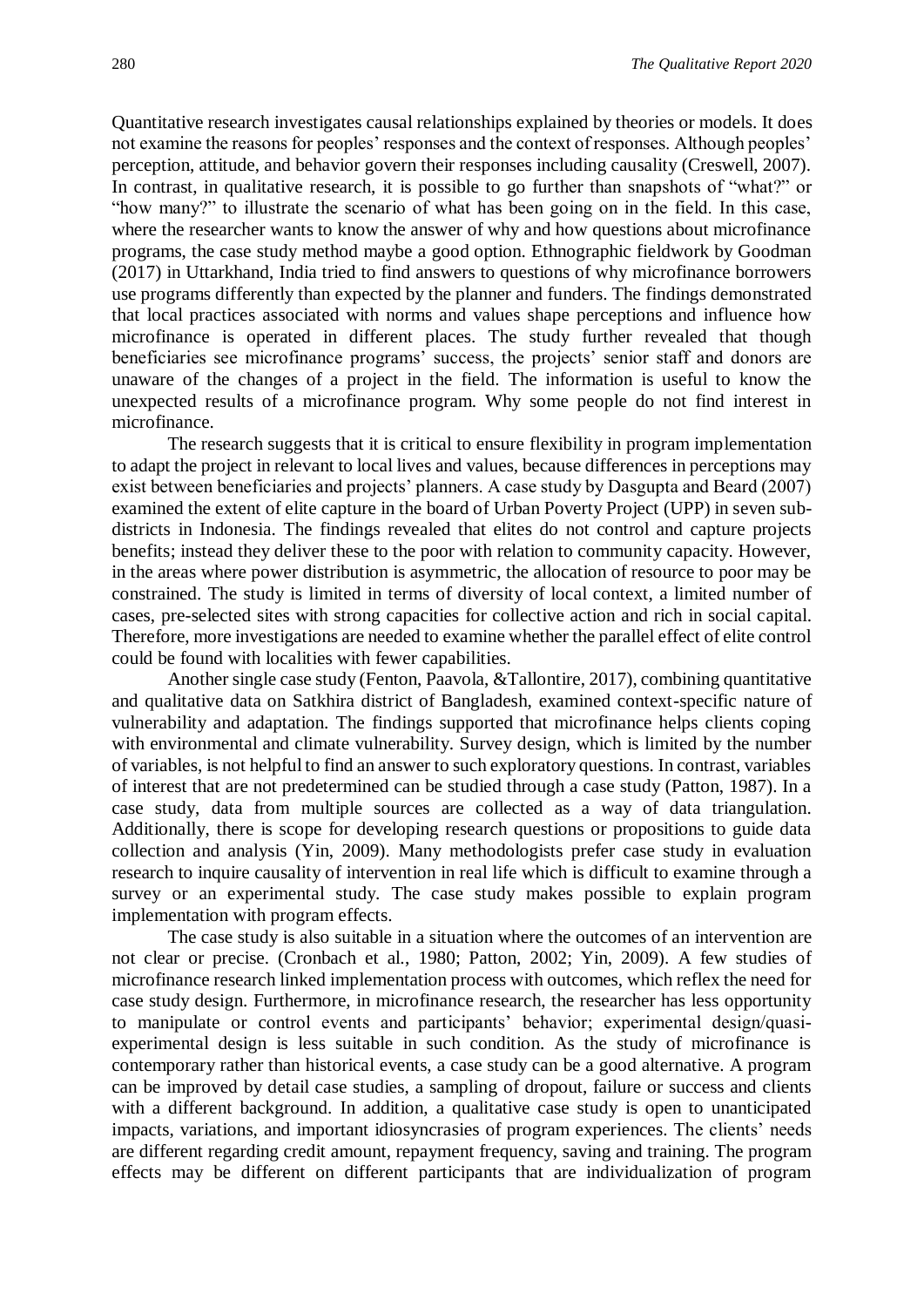impacts/outcomes to cater services to the individual needs of the client (Patton, 1987). The qualitative case study is more appropriate when a study objective is to individualize outcome. The process evaluation involves how a product or outcome is produced instead of examining the product itself. The program process evaluation includes answers to following questions:

- What are the factors that come together to make a program what it is?
- What are the strength and weakness of the program?
- How are the clients brought in to the program and how do they move through the program once they are participants?
- What is the nature of staff-clients interactions? (Patton, 1987, p. 19-23)

Process and implementation evaluation are necessary to understand the deviation in program operation from the original plan. The program desired outcome very much depends whether it has been implemented according to the actual design. Moreover, a process-oriented analytical framework is helpful to continually learn from experiences and to improve (rather than prove) program impact of microfinance (Hulme, 2000; Patton, 1987). As Patton stated,

If the outcomes of a program are evaluated without the knowledge of implementation, the results seldom provide a direction for action because the policy maker lacks information about what produced the observed outcome. This is the "black box" approach to evaluation. (Patton, 1987, p. 27)

# **Epistemology and Case Study**

| Epistemology   | Approach         | Method          | Data                      | Data analysis       | Validity and       |
|----------------|------------------|-----------------|---------------------------|---------------------|--------------------|
|                |                  |                 | collection                |                     | reliability Vs     |
|                |                  |                 | tools                     |                     | trustworthiness    |
| Positivism     | Quantitative     | Experimental    | Standardized              | <b>Econometrics</b> | statistical tools  |
| (objectivity)  | Method           | Design          | survey                    | Regression          | such as Cronbech's |
|                |                  | <i>Ouasi</i>    | questionnaire             |                     | alpha, propensity  |
|                | <b>Deductive</b> | experimental    |                           |                     | score matching,    |
|                |                  | design          |                           |                     | weighting          |
|                |                  | Cross-sectional |                           |                     |                    |
|                |                  | design          |                           |                     |                    |
| Constructivism | Qualitative      | Case Study      | $In-depth$                | Grounded            | Rapport building,  |
| (Subjectivity) | Method           | Ethnographic    | interview                 | theory              | Triangulation,     |
|                |                  | fieldwork       | <i><b>Observation</b></i> | <i>Thematic</i>     | <b>Saturation</b>  |
|                | <i>Inductive</i> |                 | Focus group               | analysis            |                    |
|                |                  |                 | interview                 |                     |                    |

# **Table 2. Methodological Choices in Microfinance Research**

Note. Compiled by the authors

The quantitative inquiry has been originated from the positivist paradigm that emphasizes objectivity and distance from the object as a way to reduce bias. In contrast, qualitative case study design follows the tradition of constructivism that understanding human behavior can be achieved by putting oneself in to or in proximity to other worlds, how they think, act and feel (Table 2). Major contributions come from scientists' personal experiences (exemplars: Darwin, Newton, Freud studies) which implies that closeness does not necessarily make bias, and the distance does not guarantee objectivity. The qualitative case study approach has been seen under the lens of constructivism which asserts truth as relative and truth as dependent on one's perception. Constructivism assumes that meaning is created through human subjectivity, but it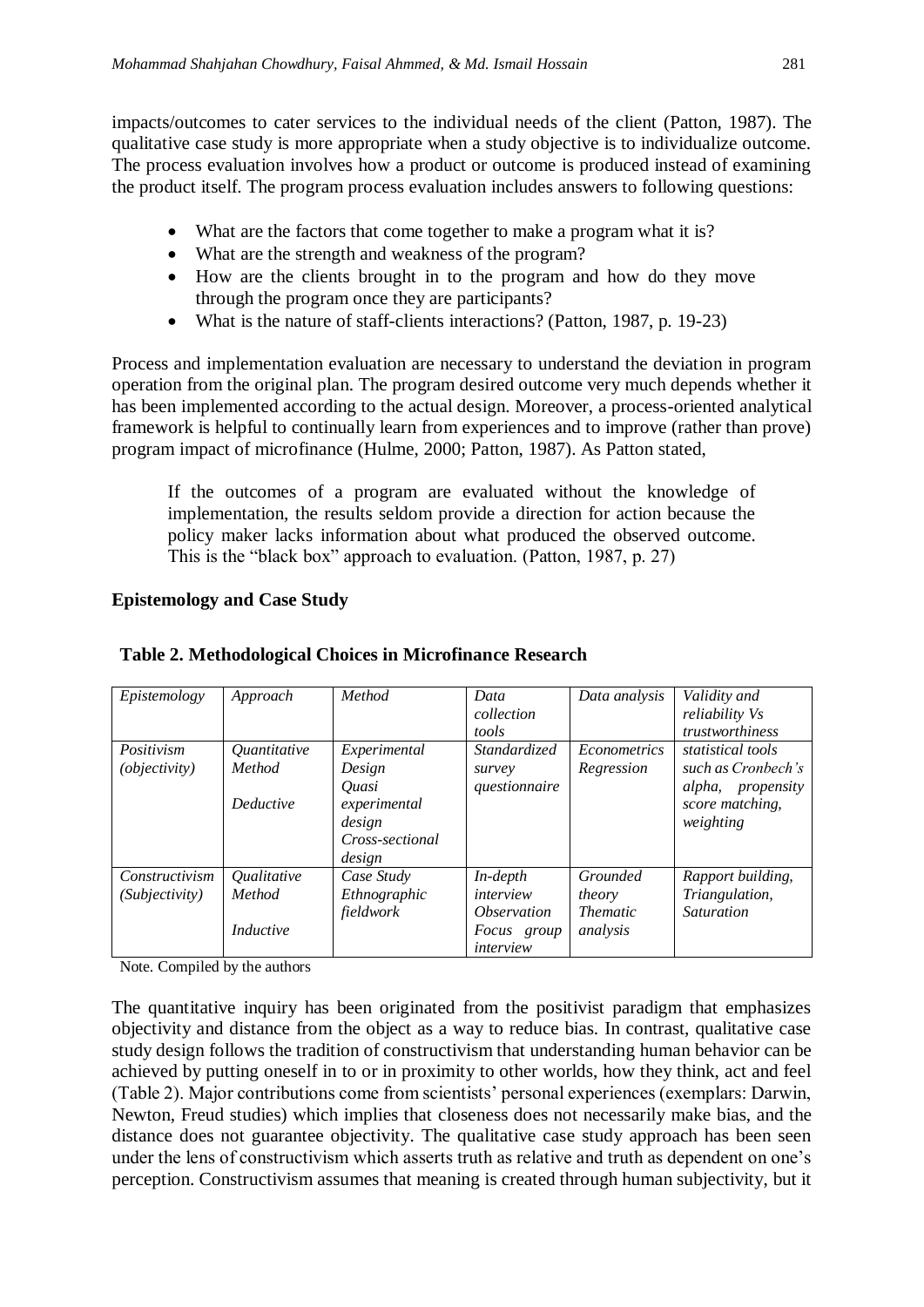doesn't reject the significance of objectivity. Constructivism assumes that reality is socially constructed (Creswell, 2007; Merriam, 1998; Patton, 1987; Stake, 1995; Yin, 2009). In other words, "reality is constructed by individuals interacting with their social worlds" (Merriam, 1998, p. 6). The qualitative researchers explain reality and gather multiple interpretations of reality or social-life world. This approach gives importance to openness and close link between the participants and the researcher, where the researcher allows participants telling their experiences and stories. Consequently, the researcher gets the opportunity to understand the participants' actions better from these stories that carry participants' views of reality (Baxter & Jack, 2008; Lather, 1992). As Flyvbjerg noted that,

concrete experiences can be achieved via continued proximity to the studied reality and via feedback from those under study. Great distance to the object of study and lack of feedback easily lead to a stultified learning process, which in research can lead to ritual academic blind alleys, where the effect and usefulness of research becomes unclear and untested. As a research method, the case study can be an effective remedy against this tendency. The second main point in connection with the learning process is that there does not and probably cannot exist predictive theory in social science. Social science has not succeeded in producing general, context-independent theory and, thus, has in the final instance nothing else to offer than concrete, context-dependent knowledge. (2006, p. 222)

The case study makes possible to understand and analyze multifaceted social phenomena. As Yin noted, "The case study method allows investigators to retain the holistic and meaningful characteristics of real-life events-such as individual life cycles, small group behavior, organizational and managerial processes, neighborhood change, school performance, international relations, and the maturation of industries" (2009, p. 4). In other words, a case study is suitable to conduct study in a setting or context through single or multiple cases (Creswell, 2007). A researcher also can test or develop theories by conducting case study research (Eckstein, 1975; Walton, 1992; Yin 2009). Moreover, context-dependent knowledge is the center of case study research (Flyvbjerg, 2006). The case study is helpful to understand contemporary phenomena in a real-life context in which there is no clear line of division between context and phenomenon (Yin, 2009). Besides, it can be studied in both ideographic (particular event or case) and nomothetic (examination of fewer causal factors and a large number of cases) ways to develop a complete picture and a partial explanation (Vaus, 2001).

#### **Heuristics and Case Study**

The case study is conducted in a natural setting to collect data from real-life experiences and it interprets data from the perspectives of research participants. Like other qualitative research methods, the case study begins with assumptions using possible theoretical lenses and data that is analyzed through an inductive approach by establishing patterns or themes. Here, the researcher is the key data collection instrument (Bogdan & Biklen, 1982; Merriam, 1988). The case study does use multiple methods of data collection, so the researcher is usually both an interviewer and an observer. But she/he is not necessarily a participant observer (Roulston, 2001). The qualitative case study design is flexible as the data collection procedure can be modified and sites or individuals under study can be changed during the research. The qualitative case study design is naturalistic as the investigators naturally inquire about ongoing activities and process. The investigators also do not manipulate participant behavior or situations like an experiment.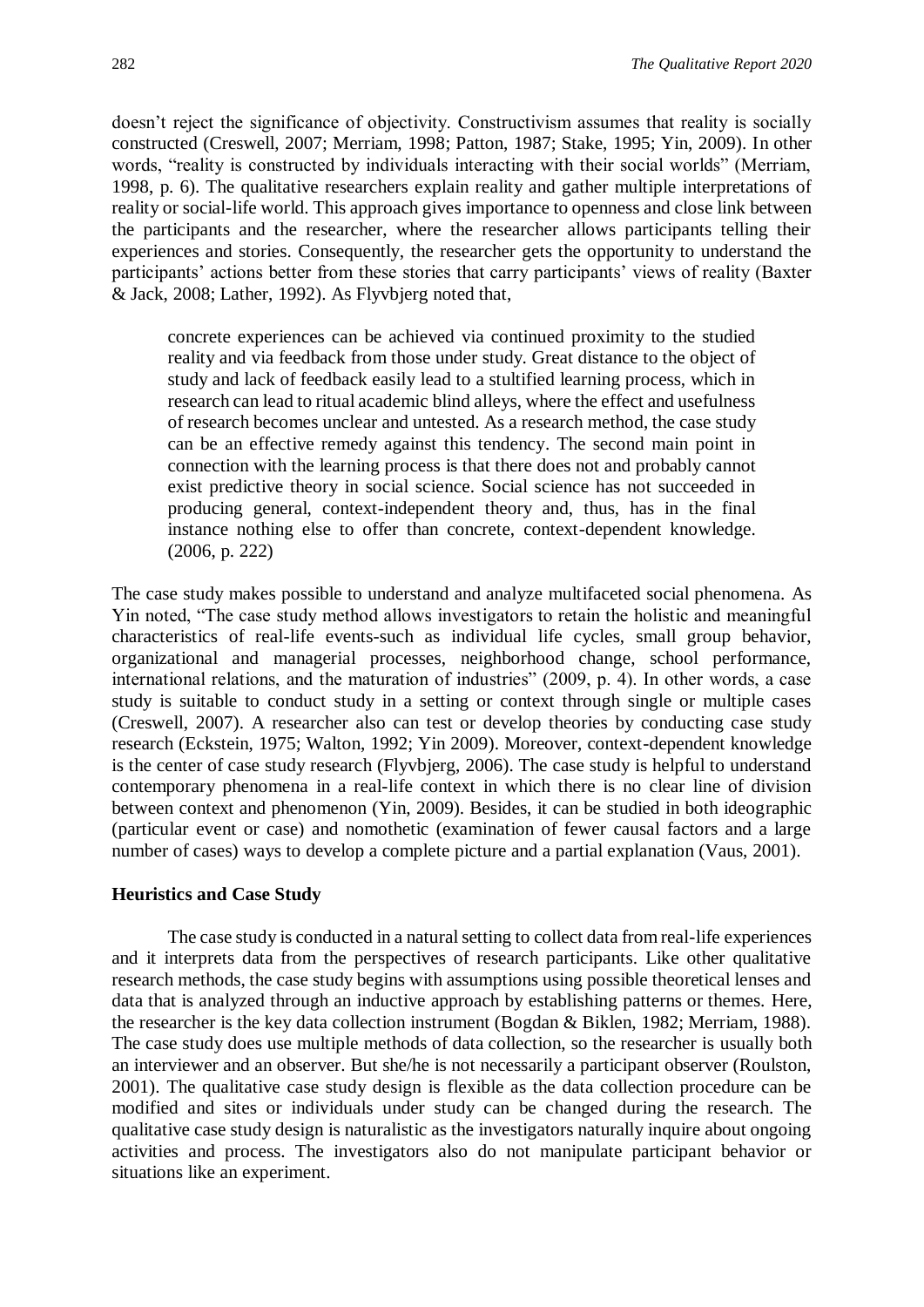The case study adopts a holistic approach in interpreting and understanding a phenomenon from manifold perspectives specifying various factors engaged in a situation (For example, economic, cultural, social, political context) and complex interactions among factors from insider and outsider sources (Guba & Lincoln, 1981; Patton, 1987). Figure 1 illustrates the holistic approach to be followed in a case study about microfinance. Some qualitative studies explored how microfinance uses are affected by peoples' local cultural and social contexts (Elyachar, 2005; Fernando, 2006; Guerin, Roesch, Venkatasubramanian, & D'Espallier, 2012; Guerin, Morvant-Roux, Roesch, & Moisseron, 2014; Johnson, 2004; Kar, 2013; Lont & Hospes, 2004; Moodie, 2008; Shipton, 2007). Social and cultural context determine both the purposes of taking loan (Elyachar, 2005; Guerin et al*.,* 2012; Moodie, 2008) and determine group interactions, loan distributions, installments collection and repayments (Goodman, 2017; Guerin et al., 2012; Guerin et al., 2014; Tsai, 2004). Moreover, qualitative studies also demonstrated that when microfinance fails to fit with local livelihoods, borrowers are unlikely to respond to such initiatives (Guerin et al., 2014; Pattenden, 2010). The cases are evident in the studies of some development projects (Radhakrishnan, 2015; West, 2006). Interestingly, Guerin et al. (2014) study was conducted through qualitative case analysis with randomization. Their study suggests that the demand and use of microcredit are determined both by the agrological condition and by the demand-supply theory of market. Additionally, norms and perceptions influence the use of microcredit. Moreover, historical, political and social life, such as the role of social actors, local leaders, and credit officers, play decisive role in microcredit use. A qualitative study can also be supplemented by quantitative data (Hulme, 2000). As Patton noted,

Quantitative data may be a part of qualitative case study. In program level, case data may involve program documents, statistical profiles, program reports and proposals, interviews with program participants and staffs, observation of the program and program histories. Example, Kibels' (1999) result mapping. (Patton, 2002, p. 449).

Qualitative data allow the investigator to capture the richness of the participants' experiences in their own term. In-depth analysis, detailed descriptions and verbatim quotations make it possible to understand how meaning emerges. In quantitative evaluation, the questions are structured, which restrict participants to express the reality from their terms. In contrast, openended questions permit the investigators to understand participants' views as expressed by the participants. The perspective is not predetermined instead it emerges from reality. The qualitative analysis makes it possible to investigate what is happening in the field as time and situation change. Consequently, elaboration and explanation can be gained instead of summarization, comparison, and generalization through statistics. The qualitative case study follows the strategy of saturation that signals little need to continue data collection and analysis as additional data will serve only to confirm an emerging understanding. Therefore, the researcher does not need to interview a large number of respondents (see relatively Table 2).

#### **Generalization and Case Study**

The principal aim of quantitative studies is to generalize findings. The qualitative case study method, like an experiment, is generalizable to theoretical propositions not to statistical generalization of populations. As Flyvbjerg noted, "one can often generalize on the basis of a single case, and the case study may be central to scientific development via generalization as supplement or alternative to other methods" (2006, p. 228). Generalizability can be added in the case study through the strategic selection of cases (Flyvbjerg, 2006). For examples, the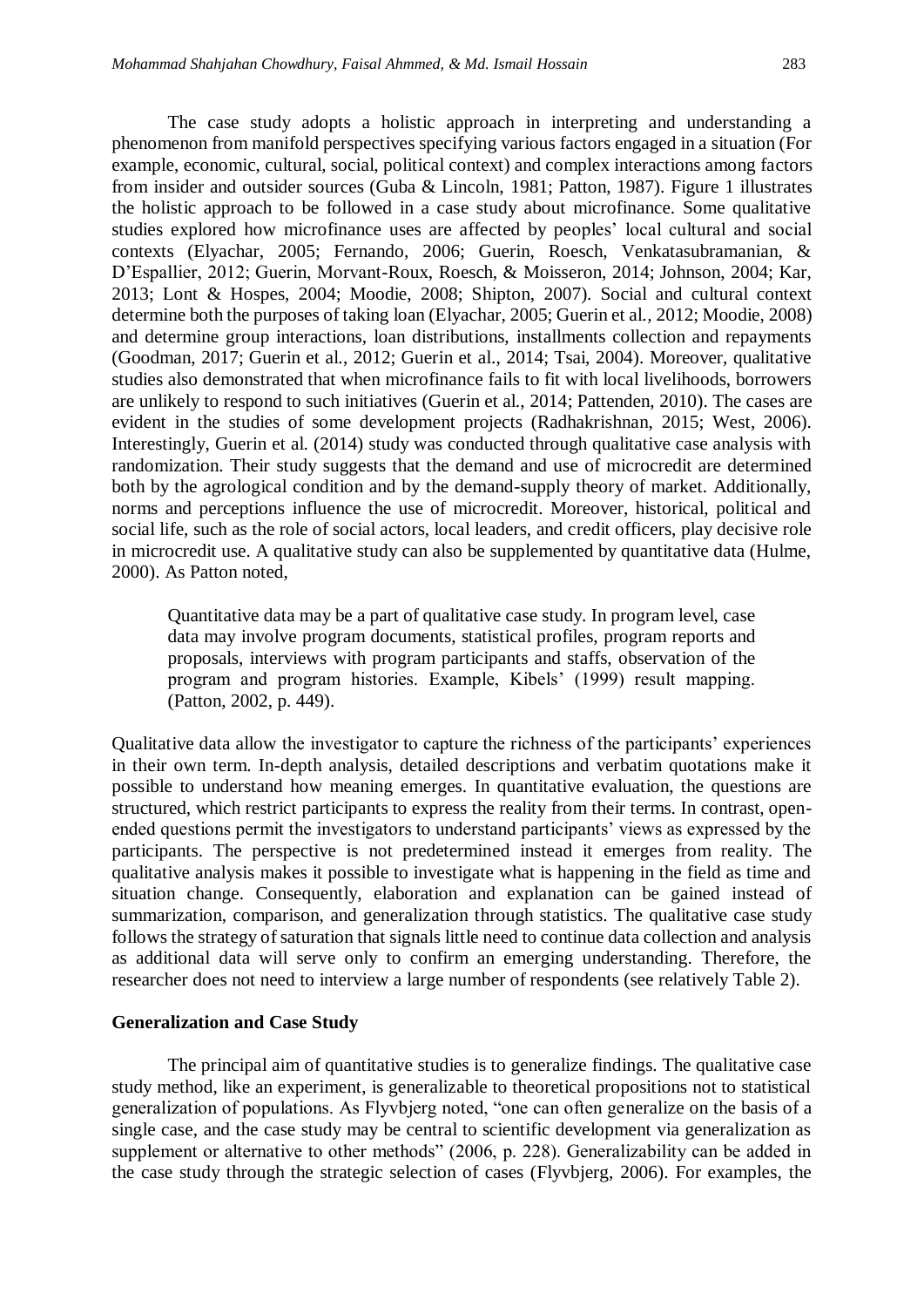cases (three or four) with different size, dimensions, organization, budget, and location can be chosen to generalize findings. The inclusion and exclusion criterion may include "most likely or least likely case." This process allows the investigator to collect data on different perspectives (Creswell, 2007). In microfinance research, the sample may entail the most successful case, the unsuccessful case, and dropout at individual or program level. The cases can be identified through purposive, snowball sampling, and community mapping. Multiple cases also serve the purpose of replication logic and multiple experiments (Yin, 2009). Multiple and comparative cases are the means of testing theories (Eckstein, 1975). The case study result can be compared with a prior developed theory as a template to generalize findings. The generalization or replication can be claimed if a theory is supported by two or more cases. The results may be regarded as more robust, if an opposite theory is not supported by the same cases. Moreover, the evidence supported by multiple cases is considered to be more convincing and robust (Yin, 2009).

#### **Conclusions**

The reason of much debate over the findings of the quantitative study has been discussed. The debate arises from the application of different quantitative methodologies. The quantitative researchers are divided over whether to use cross-sectional or quasi-experimental design in microfinance research. The use of standardized survey questions also has been under questions in the context of a developing country in terms of high illiteracy, and lack of professionalism in data collection. In contrast, the qualitative case study can greatly add the rigor of study analyzing both the context and phenomena. Case study as an alternative or complementary to quantitative research design can be applied to know what produces the impact by studying implementation process.

Multiple and comparative case studies can be used to generalize findings and to develop a replication model. A wide range of topic related to microfinance, such as attitude, perception, and motivation of individual and group, group dynamics, social capital, social control, impact of socio-cultural-political-religious actors and factors, local norm, values and practices can be studied through the qualitative case study. This may answer to questions like why does microfinance become successful in one place and unsuccessful in another place? Why some people do not find interest in microfinance? Why does microfinance fail to reach the poorest of the poor? Why does delinquency happen among recipients? Why do recipients dropout? How does microfinance work in the field? How does staff-clients relation affect the operation of microfinance?

#### **References**

- Angelucci, M., Karlan, D., & Zinman, J. (2012). Win some lose some? Evidence from a randomized microcredit program placement experiment by Compartamos Banco. *American Economic Journal: Applied Economics,7*(1), 151-182.
- Attanasio, O., Augsburg, B., Haas, R. D., Fitzsimons, E., & Harmgart, H. (2015). The impacts of microfinance: Evidence from joint-liability lending in Mongolia. *American Economic Journal: Applied Economics, 7*(1), 90–122.
- Augsburg, B., Haas, R. D., Harmgart, H., & Meghir, C. (2015). The impacts of microcredit: evidence from Bosnia and Herzegovina. *American Economic Journal: Applied Economics, 7*(1), 183–203.
- Banerjee, B. A., Karlan, D., & Zinman, J. (2015). Six randomized evaluations of microcredit: Introduction and further steps. *American Economic Journal: Applied Economics, 7*(1),1–21.
- Bardhan, P. (1989). *Conversations between economists and anthropologists: Methodological*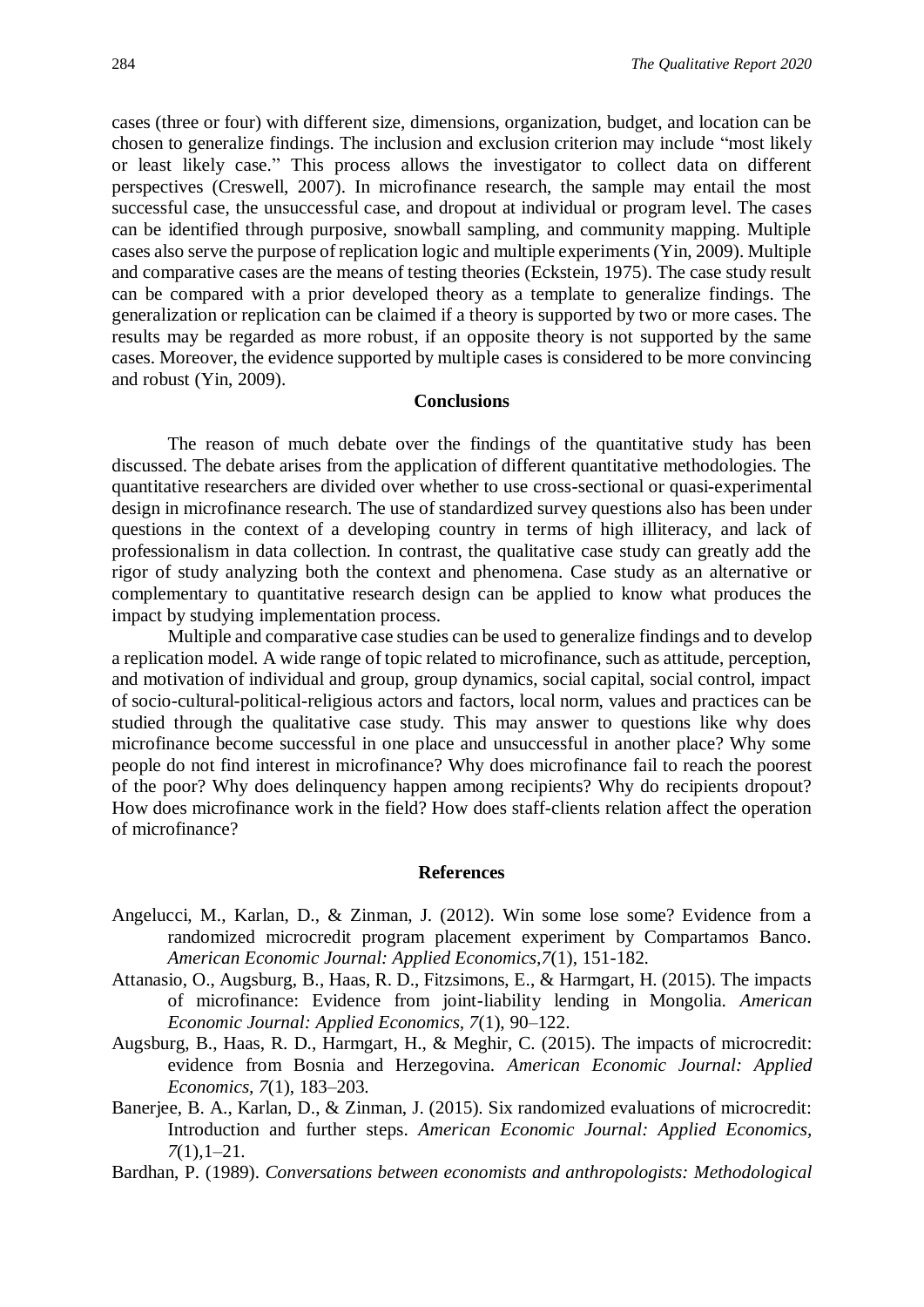*issues in measuring economic change in rural India*. Delhi, India: Oxford University Press.

- Barrett, C., Carter, M., & Little, P. (Eds.) (2006). Understanding and reducing persistent poverty in Africa. Special Issue of the *Journal of Development Studies*, *42*(2), 167–77.
- Bateman, M. (2010). *Why doesn't microfinance work? The destructive rise of local neoliberalism*. London, UK: Zed books.
- Baxter, P., & Jack, S. (2008). Qualitative case study methodology: Study design and implementation for novice researchers. *The Qualitative Report*, *13*(4), 544-559. <https://nsuworks.nova.edu/tqr/vol13/iss4/2>
- Bogdan, R. C., & Biklen, S. K. (1982). *Qualitative research for education: An introduction to theory and methods*. Toronto, Canada: Allyn and Bacon.
- Bonvin, J.-M., & Dif-Pradalier, M. (2010). *Implementing the capability approach in the field of education and welfare: Conceptual insights and practical consequences*. [Presentation] Paper prepared at WorkAble workshop: A theoretical framework for measuring capabilities. University of Pavia. 26–27 May 2010.
- Brau, J. C., & Woller, G. M. (2004). Microfinance: A comprehensive review of the existing literature. *The Journal of Enterprise Literature*, *9*(1), 1–28.
- Braverman, A., & Guasch, J. L. (1989). Rural credit in LDCs: Issues and evidence. *Journal of Economic Development*, *14*(June), 7-34.
- Breman, J. (29 December 2001). An informalised labour system: End of labour market dualism. *Economic and Political Weekly*. Review of Labour.
- Burchardt, T., & Vizard, P. (2011). "Operationalising" the capability approach as a basis for equality and human rights monitoring in twenty-first century Britain. *Journal of Human Development and Capabilities*, *12*(1), 91-119.
- Chambers, R. (1988). *Poverty in India: Concepts, research and reality*. Institute of Development Studies Discussion Paper No. 241. Brighton. <https://opendocs.ids.ac.uk/opendocs/bitstream/handle/123456789/212/rc269.pdf>
- Chemin, M. (2008). The benefits and costs of microfinance: Evidence from Bangladesh. *Journal of Development Studies*, *44*(4), 463–484.
- Coleman, B. E. (1999). The impact of group lending in Northeast Thailand. *Journal of Development Economics,60*, 229-248.
- Crépon, B., Devoto, F., Duflo, E., & Parienté, W. (2011). Impact of microcredit in rural areas of Morocco: Evidence from a randomized evaluation. MIT/JPAL working paper. <https://www.tcd.ie/Economics/assets/pdf/William%20Pariente.pdf>
- Creswell, J. W. (2007). *Qualitative inquiry and research design: Choosing among five approaches*. London, UK: Sage.
- Cronbach, L.J., Ambron, S. R., Dornbusch, S. M., Hess, R. D. Hornik, R. C., Phillips, D. C., … Weiner, S. S. (1980). *Toward reform program evaluation*. San-Francisco, CA: Jossey Bass.
- Dasgupta, A., & Beard, V. A. (2007). Community driven development, collective action and elite capture in Indonesia. *Development and Change, 38*(2), 229–249.
- Deaton, A., & Kozel, V. (2005). Data and dogma: The great Indian poverty debate. *World Bank Research Observer, 20*(2), 177-200. <https://elibrary.worldbank.org/doi/pdf/10.1093/wbro/lki009>
- Desai, J., & Tarozzi, A. (2011). Microcredit, family planning programs and contraceptive behavior: Evidence from a field experiment in Ethiopia. *Demography*, *48*(2), 749-82.
- Eckstein, H. (1975). Case study and theory in political science. In F. J. Greenstein & N. W. Polsby (Eds.), *Handbook of political science* (Vol. 7, pp. 79-137). MA: Addison-Wesley.
- Elyachar, J. (2005). *Markets of dispossession: NGOs, economic development, and the state in*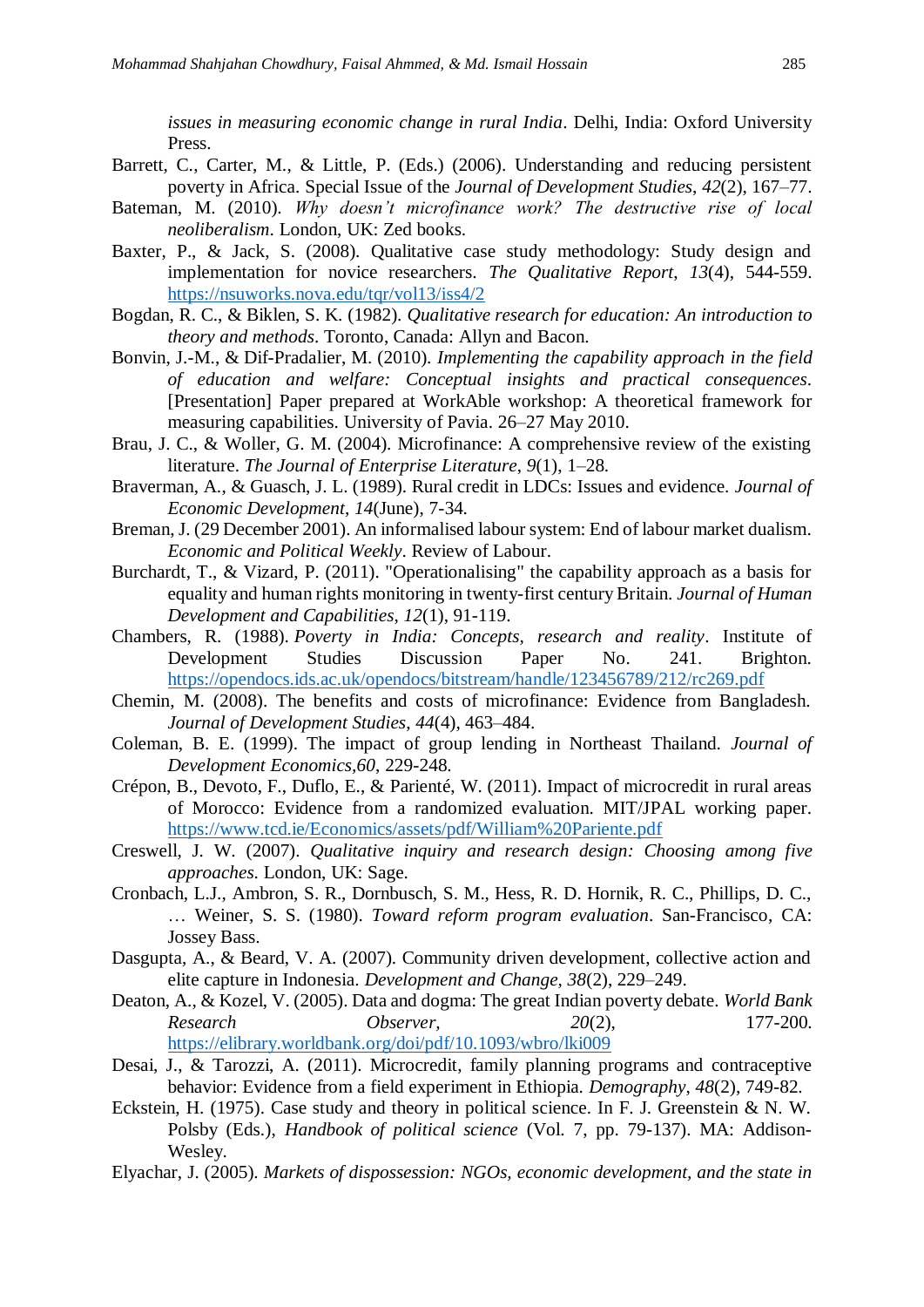*Cairo*. Durham, NC: Duke UP

- European Union (EU). (2019). *Poverty and social exclusion: A New poverty measure for Europe*. [http://www.poverty.ac.uk/report-poverty-measurement-europe/new-poverty](http://www.poverty.ac.uk/report-poverty-measurement-europe/new-poverty-measure-europe)[measure-europe.](http://www.poverty.ac.uk/report-poverty-measurement-europe/new-poverty-measure-europe)
- Fenton, A., Paavola, J., &Tallontire, A. (2017). The role of microfinance in household livelihood adaptation in Satkhira district, southwest Bangladesh. *World Development*, *92*, 192–202.
- Ferguson, J. (1990). *The anti-politics machine: 'Development', depoliticisation and bureaucratic power in Lesotho*. Cambridge: Cambridge University Press.
- Fernando, J. (2006). *Microfinance. perils and prospects*. London, UK: Routledge.
- Flyvbjerg, B. (2001). *Making social science matter: Why social inquiry fails and how it can succeed again*. Cambridge: Cambridge University Press.
- Flyvbjerg, B. (2006). Five misunderstandings about case-study research. *Qualitative Inquiry*, *12*(2), 219-245.
- Goodman, R. (2017). Borrowing money, exchanging relationships: Making microfinance fit into local lives in Kumaon, India. *World Development, 93*, 362–373.
- Grameen Bank. (2019). *What is microcredit*.<http://www.grameen.com/what-is-microcredit/>
- Green, M. (2006). Representing poverty and attacking representations: Perspectives on poverty from social anthropology. *The Journal of Development Studies, 42*(7), 1108-1129.
- Green, M., & Hulme, D. (2005). From correlates and characteristics to causes: Thinking about poverty from a chronic poverty perspective. *World Development, 33*(6), 867–879.
- Guba, E. G., & Lincoln, Y. S. (1981). *Effective evaluation: Improving the usefulness of evaluation results through responsive and naturalistic approaches*. San Francisco, CA: Jossey-Bass.
- Guerin, I., Morvant-Roux, S., Roesch, M., & Moisseron, J.-Y. (2014). Adding value to randomization with qualitative analysis: The case of microcredit in rural Morocco. *World Development, 56*, 302–312.
- Guerin, I., Roesch, M., Venkatasubramanian, G., & D'Espallier, B. (2012). Credit from whom and for what? The diversity of borrowing sources and uses in rural southern India. *Journal of International Development*, *24*(1), 122–137.
- Harriss, J. (2009). Bringing politics back into poverty analysis: Why understanding of social relations matters more for policy on chronic poverty than measurement. In T. Addison, D. Hulme, & R. Kanbur, (Eds.), *Poverty dynamics: Interdisciplinary perspectives* (pp. 205-224). New York, NY: Oxford University Press.
- Harriss, J., & White, B. (2006). Poverty and capitalism. *Economic and Political Weekly*, *41*(13), 1243–1246.
- Hashemi, S. M., Schuler, S. R., & Riley, A. P. (1996). Rural credit programmes and women's empowerment in Bangladesh. *World Development, 24*, 635-653.
- Hoff, K., & Stiglitz, J. E. (1990). Introduction: Imperfect information and rural credit market; Puzzles and policy perspectives. *The World Bank Economic Review*, *4*(3), 235-51.
- Hsu, B. Y. (2014). Alleviating poverty or reinforcing inequality? Interpreting micro-finance in practice with illustrations from rural China. *The British Journal of Sociology*, *65*(2), 245-265.
- Hulme, D. (2000). Impact assessment methodologies for microfinance: Theory, experience and better practice. *World Development,28*(1), 79–98.
- Hulme, D., & Shepherd, A. (2003). Conceptualizing chronic poverty. *World Development*, *31*(3), 403–424.
- Johnson, S. (2004). Gender norms in financial markets: Evidence from Kenya. *World Development*, *32*(8), 1355–1374.
- Kar, S. (2013). Recovering debts: Microfinance loan officers and the work of "proxy-creditors"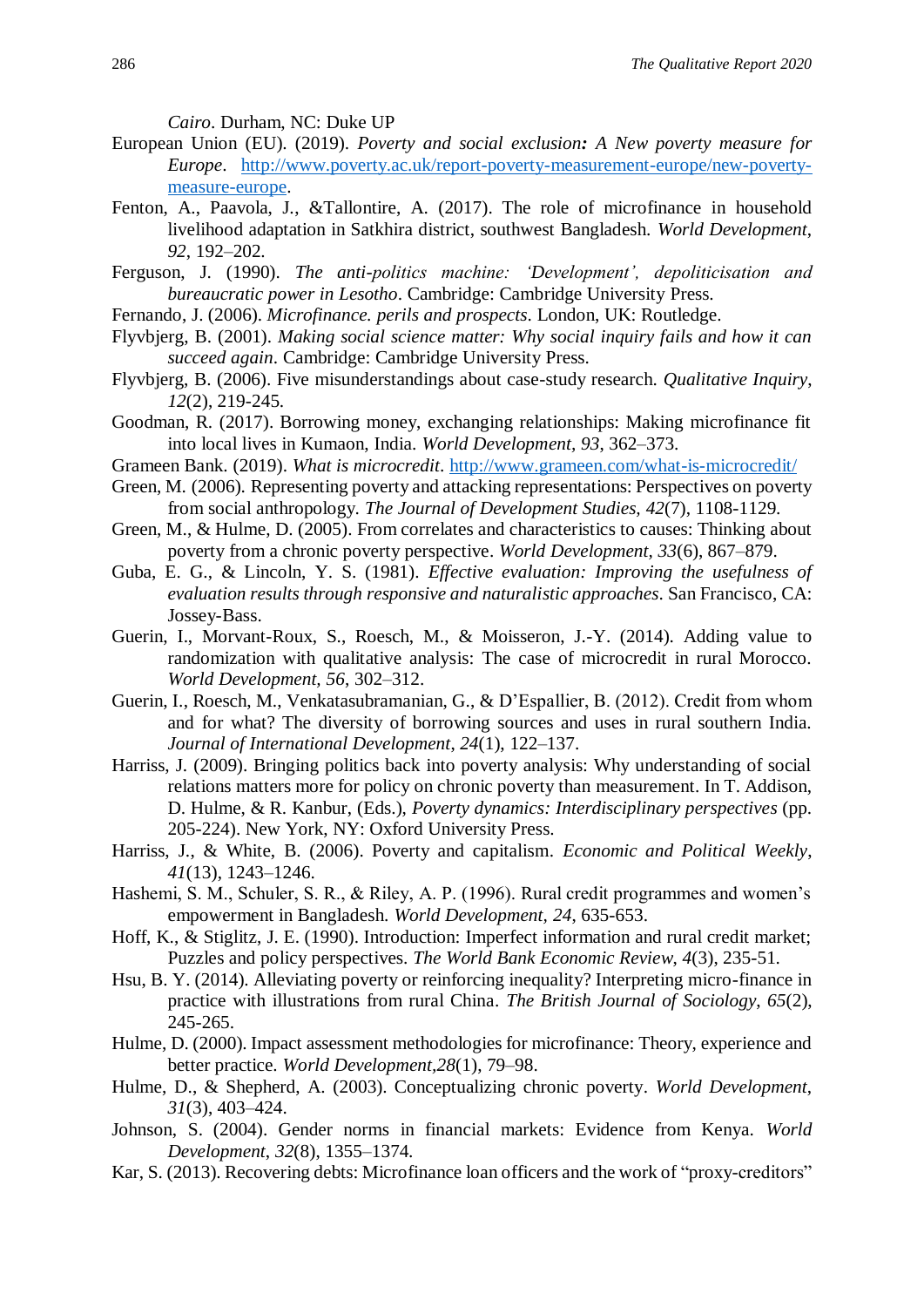in India. *American Ethnologist*. *40*(3), 480–493.

- Karlan, D. S. (2001). Microfinance impact assessments: The perils of using new members as a control group. *Journal of Microfinance,* 3, 75-85.
- Karlan, D., & Zinman, J. (2011). Microcredit theory and practice: Using randomized credit scoring for impact evaluation, *Science*, *332*(June), 1278–1285.
- Kenny, C., & Williams, D. (2001). What do we know about economic growth? or, Why don't we know very much. *World Development*, *29*(1), 1–22.
- Khandker, S. R. (1998). *Fighting poverty with microfinance*. Oxford, UK: Oxford University Press
- Khandker, S. R. (1999). Microcredit program evaluation: A critical review. In S. Sinha (Ed.), *Micro-credit: impact, targeting and sustainability*. IDS Bulletin, 29(4), 11-20.
- Khandker, S. (2000). Savings, informal borrowing, and microfinance. *The Bangladesh Development Studies, 26*(2/3), 49-78.<http://www.jstor.org/stable/40795612>
- Khandker, S. R. (2005). Microfinance and poverty: Evidence using panel data from Bangladesh, *The World Bank Economic Review*. *19*(2), 263–286.
- Khandker, S. R., Khalily, B., & Khan, Z. (1995). Grameen Bank: performance and sustainability. World Bank Discussion Paper No. 306. Washington, DC: The World Bank.
- Klump, R., & Bonschab, T. (2004). *Operationalizing pro-poor growth: A country case study on Vietnam*. AFD, BMZ, DFID, and the World Bank.
- Lather, P. (1992). Critical frames in educational research: Feminist and post-structural perspectives. *Theory into Practice*, *31*(2), 87-99.
- Lister, R. (2004). *Poverty*. Cambridge, UK: Polity Press.
- Lønborg, J. H., & Rasmussen, O. D., (2014). Can microfinance reach the poorest: Evidence from a community-managed microfinance intervention. *World Development, 64*, 460– 472.
- Lont, H., & Hospes, O. (2004). *Livelihood and microfinance. Anthropological and sociological perspectives on savings and debt*. Delft, Netherlands: Eburon Academic Publishers.
- Mazumder, M. S., & Lu, W. (2015). What impact does microfinance have on rural livelihood? A comparison of governmental and non-governmental microfinance programs in Bangladesh, *World Development*, 68, 336–354.
- McKernan, S. M. (2002). Impact of micro-credit programs on self-employment profits, The do non-credit program aspects matter? *Review of Economics and Statistics*, *84*(1), 93-115.
- Merriam, S. B. (1998). *Qualitative research and case study applications in education*. San Francisco, CA: Jossey-Bass.
- Mohammed, R., Norris, A. H., Evans Alayne, M., & Timothy, G. (1999). Demystifying nonparticipation in microcredit: A population-based analysis. *World Development*, *27*(2), 419–430.
- Moodie, M. (2008). Enter microcredit: A new culture of women's empowerment in Rajasthan? *American Ethnologist, 35*(3), 454-465.
- Morduch, J. (1998). Does microfinance really help the poor? New evidence from flagship programs in Bangladesh. Working Papers 198, Princeton University, Woodrow Wilson School of Public and International Affairs, Research Program in Development Studies. [https://wagner.nyu.edu/files/faculty/publications/1998-Does-MF-really-help-the](https://wagner.nyu.edu/files/faculty/publications/1998-Does-MF-really-help-the-poor.pdf)[poor.pdf](https://wagner.nyu.edu/files/faculty/publications/1998-Does-MF-really-help-the-poor.pdf)
- Navajas, S., Schreiner, M., Meyer, R., Gonzalez-Vega, C., & Rodriguez-Meza, J. (2000). Microcredit and the poorest of the poor: Theory and evidence from Bolivia. *World Development*, *28*(2), 333–346.
- Nussbaum, M. (1995). Human capabilities, female human beings. In M. Nussbaum & J. Glover (Eds.), *Women, culture and development: A study of human capabilities* (pp. 61-104).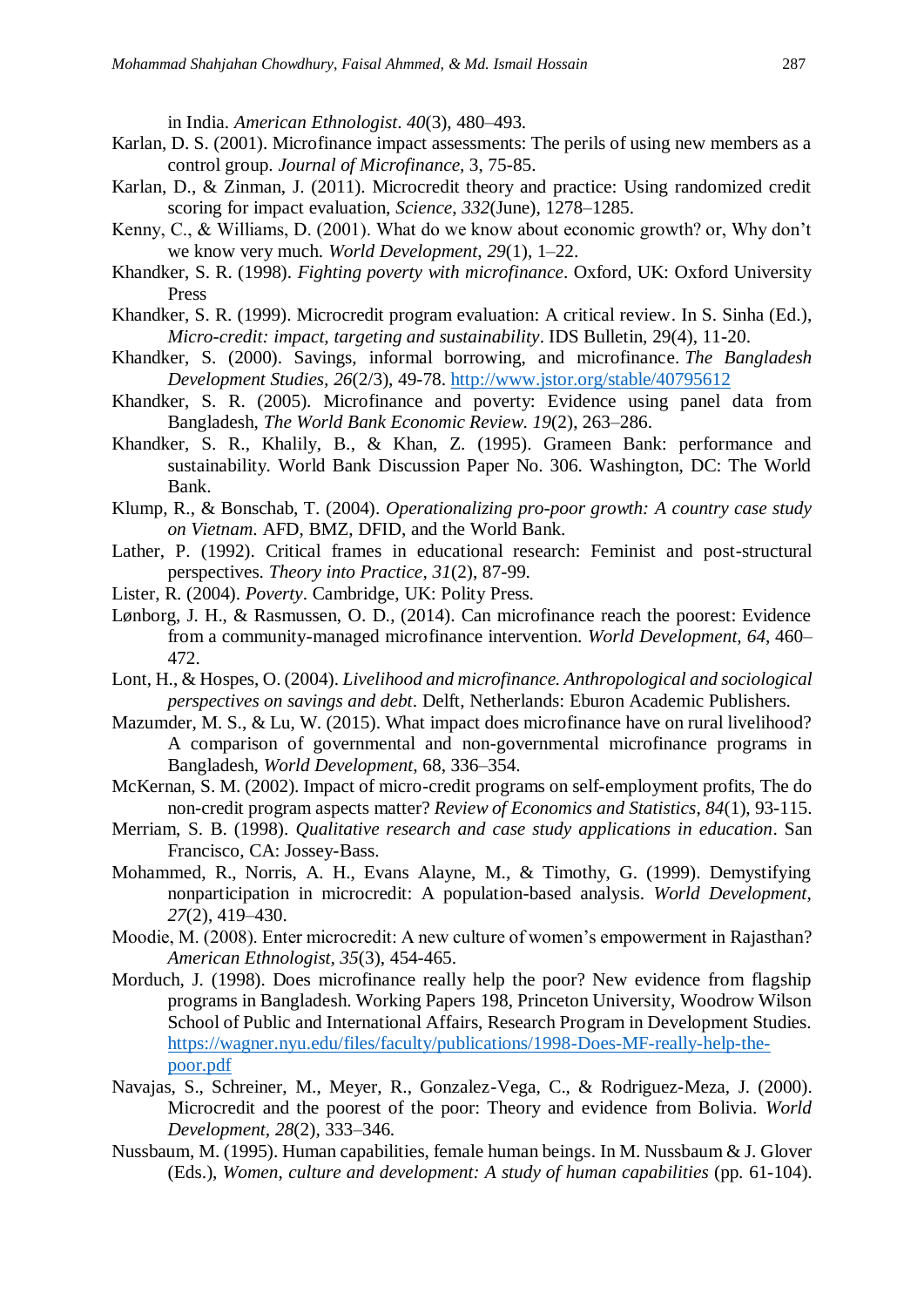New York, NY: Oxford University Press.

- Nussbaum, M. (2000). *Women and human development: The capabilities approach.* Cambridge, UK: Cambridge University Press.
- Nussbaum, M. (2003). Capabilities as fundamental entitlements: Sen and social justice. *Feminist Economics*, *9*(2-3), 33-59.
- O'Connor, A. (2001). *Poverty knowledge: Social science, social policy and the poor in the twentieth century US history*. Princeton, NJ: Princeton University Press.
- Pattenden, J. (2010). A neoliberalisation of civil society? Self-help groups and the labouring class poor in rural South India. *The Journal of Peasant Studies 37*(3), 485–512.
- Patton, M. Q. (1987). *How to use qualitative method in evaluation*, London, UK: Sage.
- Patton, M. Q. (2002). *Qualitative research and evaluation methods*. CA: Sage.
- Pincus, J., & Sender, J. (2006). Quantifying poverty in Vietnam: Who counts? [Presentation] Paper presented at the *Annual Meeting of the Association of Asian Studies*. San Francisco. CA.
- Pitt M. M. (2014). Re-Re-Reply to "The impact of microcredit on the poor in Bangladesh:Revisiting the evidence". *Journal of Development Studies, 50*(4), 605-610.
- Pitt, M. M, Khandker S. R., & Cartwright, J. (2003). Does micro-credit empower women? Evidence from Bangladesh. Research Working Paper No. 2998, The World Bank.
- Pitt, M. M., & Khandker, S. R. (1998). The impact of group-based credit programs on poor households in Bangladesh: Does the gender of participants matter? *The Journal of Political Economy, 106*, 958-996.
- Puhazendhi, V., &Badataya, K. (2002). *SHG-bank linkage programme for rural poor—An impact assessment*. Mumbai, India: NABARD.
- Radhakrishnan, S. (2015). "Low Profile" or entrepreneurial? gender, class, and cultural adaptation in the global microfinance industry. *World Development*, 74, 264–274.
- Rajbanshi, R., Huang, M. & Wydick, B. (2015). Measuring microfinance: Assessing the conflict between practitioner sand researchers with evidence from Nepal. *World Development, 68*, 30–47.
- Ravallion, M. (1996). Issues in measuring and modeling poverty. *Economic Journal, 106*(438), 1328–1343.
- Robeyns, I. (2003) Sen's capability approach and gender inequality: Selecting relevant capabilities, *Feminist Economics, 9*(2-3), 61-92.
- Roodman, D., & Morduch, J. (2014) The impact of microcredit on the poor in Bangladesh: Revisiting the evidence. *The Journal of Development Studies, 50*(4), 583-604.
- Roulston, K. (2001). Data analysis and 'theorizing as ideology.' *Qualitative Research*, *1*(3), 279–302.
- Roy, M. K., & Biswas T. K. (2014). Micro-credit and poverty reduction in Bangladesh. *ASA University Review*, *8*(1), 143-156.
- Sen, A. (1983). Poor, relatively speaking. *Oxford Economic Papers, 35*, 153-169.
- Sen, A. (1995). The political economy of targeting. In D. van de Walle & K. Nead (Eds.), *Public spending and the poor* (pp. 11-24). Washington, DC: World Bank.
- Sen, A. (2000a). *"Development as freedom"* New York, NY: Alfred A Knopf.
- Sen, A. (2000b). Social exclusion: concept, application and scrutiny, Social Development Paper No 01. Manila: Asian Development Bank. <https://www.adb.org/sites/default/files/publication/29778/social-exclusion.pdf>
- Shipton, P. (2007). *The nature of entrustment. Intimacy, exchange and the sacred in Africa*. New Haven, London: Yale University Press.
- Stake, R. (1995). *The art of case study research*. Thousand Oaks, CA: Sage.
- Swain, R. (2009). Does self help group participation lead to asset creation? *World Development*. 37(10), 1674–1682.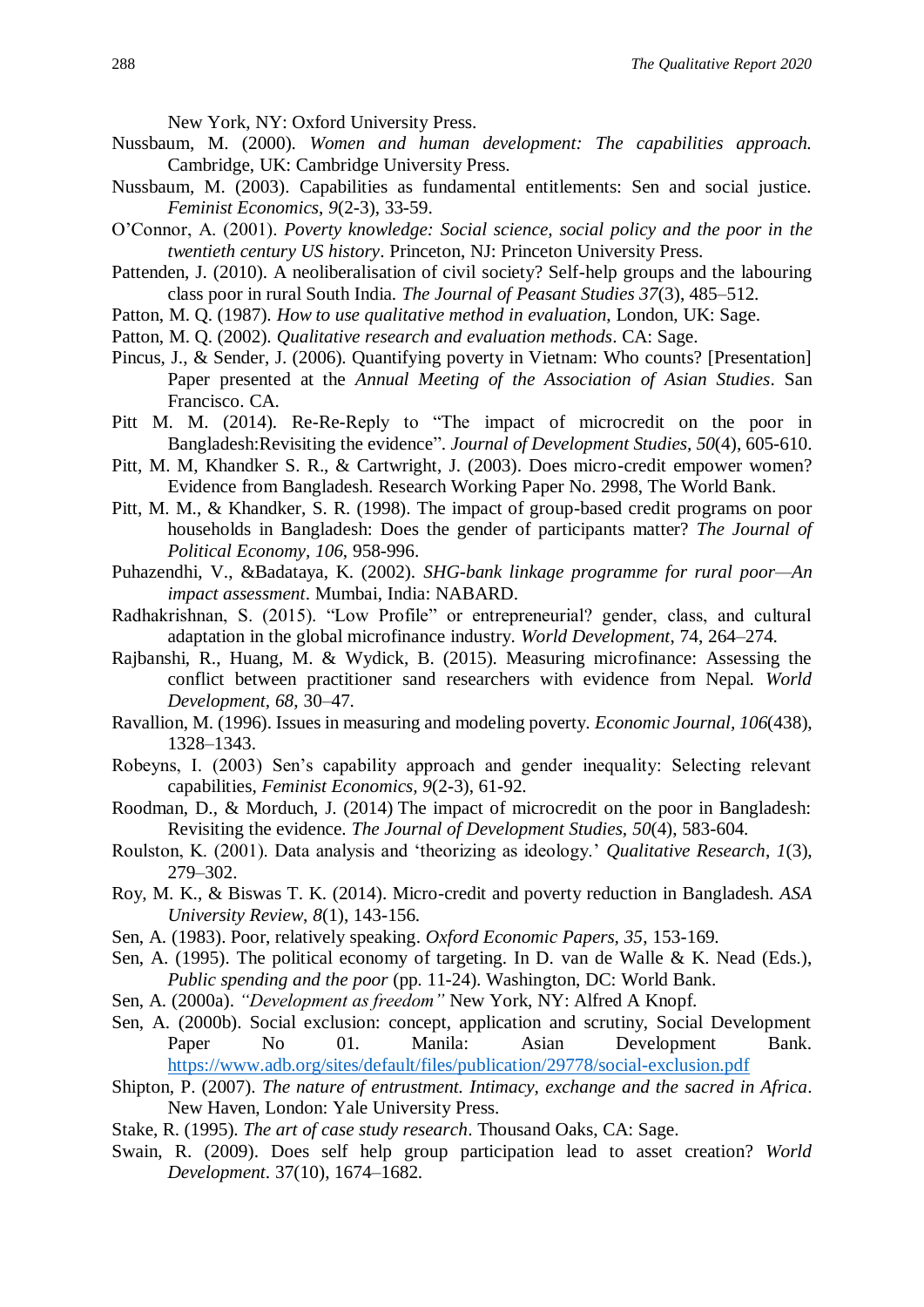- Tankha, A. (2002). *Self-help groups as financial intermediaries in India: Cost of promotion, sustainability, and impact*. The Netherlands: ICCO Study.
- Tarozzi, A., Desai, J., & Johnson, K. (2015). The impacts of microcredit: Evidence from Ethiopia, *American Economic Journal: Applied Economics*, *7*(1), 54–89.
- Townsend, P. (1979). *Poverty in the United Kingdom*. London, UK: Allen Lane and Penguin Books.
- Tsai, K. S. (2004). Imperfect substitutes: The local political economy of informal finance and microfinance in rural China and India. *World Development, 32*(9), 1487–1507.
- United Nations. (1995). The Copenhagen Declaration and Programme of Action. *World Summit for Social Development*. New York, NY: United Nations. [https://www.un.org/development/desa/dspd/world-summit-for-social-development-](https://www.un.org/development/desa/dspd/world-summit-for-social-development-1995/wssd-1995-agreements/pawssd-chapter-2.html)[1995/wssd-1995-agreements/pawssd-chapter-2.html](https://www.un.org/development/desa/dspd/world-summit-for-social-development-1995/wssd-1995-agreements/pawssd-chapter-2.html)
- United Nations Development Program (UNDP). (2010). The real wealth of nations: Pathways to human development. *Human Development Report 2010*. New York, NY: UNDP.
- United Nations Development Program (UNDP). (2019). What are the main limitations of MPI? *Human Development Report*. [http://hdr.undp.org/en/content/what-are-main](http://hdr.undp.org/en/content/what-are-main-limitations-mpi)[limitations-mpi](http://hdr.undp.org/en/content/what-are-main-limitations-mpi)
- Vaus, D. A. (2001). *Research design in social research*. London, UK: Sage.
- Wagle, U. (2002). Rethinking poverty: Definition and measurement. *International Social Science Journal, 54*(171), 155–165.
- Walton, J. (1992). Making the theoretical case. In C. C. Ragin & H. S. Becker (Eds.), *What is a case? Exploring the foundations of social inquiry* (pp. 121-137). Cambridge, UK: Cambridge University Press.
- Webb, E. J., Campbell, D. T., Schwartz, R., & Sechrest, L. (1966). *Unobtrusive measures: Non-reactive research in social sciences,* Chicago, IL: Rand McNally.
- Weber, O., & Ahmad, A. (2014). Empowerment through microfinance: The relation between loan cycle and level of empowerment. *World Development, 62*, 75–87.
- West, P. (2006). *Conservation is our government now: The politics of ecology in Papua New Guinea.* Durham, NC: Duke UP.
- World Bank. (1993). *A review of bank lending for agricultural credit and rural finance, 1948- 1992.* Washington DC.
- World Bank. (2018). *Poverty and shared prosperity 2018: Piecing together the poverty puzzle, Introduction*. Retrieved from [http://www.worldbank.org/en/publication/poverty-and](http://www.worldbank.org/en/publication/poverty-and-shared-prosperity)[shared-prosperity](http://www.worldbank.org/en/publication/poverty-and-shared-prosperity)
- World Bank. (2019). *The international poverty line has just been raised to \$1.90 a day, but global poverty is basically unchanged. How is that even possible?* [https://blogs.worldbank.org/developmenttalk/international-poverty-line-has-just-been](https://blogs.worldbank.org/developmenttalk/international-poverty-line-has-just-been-raised-190-day-global-poverty-basically-unchanged-how-even)[raised-190-day-global-poverty-basically-unchanged-how-even](https://blogs.worldbank.org/developmenttalk/international-poverty-line-has-just-been-raised-190-day-global-poverty-basically-unchanged-how-even)
- Wydick, W. B. (1999). The effect of microenterprise lending on child schooling in Guatemala. *Economic Development and Cultural Change,* 47, 853-869.
- Yin, R. K. (2009). *Case study research: Design and methods*. Thousand Oaks, CA: Sage.
- Zeller, M., Sharma, M., Henry, C., & Lapenu, C. C. (2006). An operational method for assessing the poverty outreach performance of development policies and projects: Results of case studies in Africa, Asia, and Latin America. *World Development, 34*(3), 446–464.